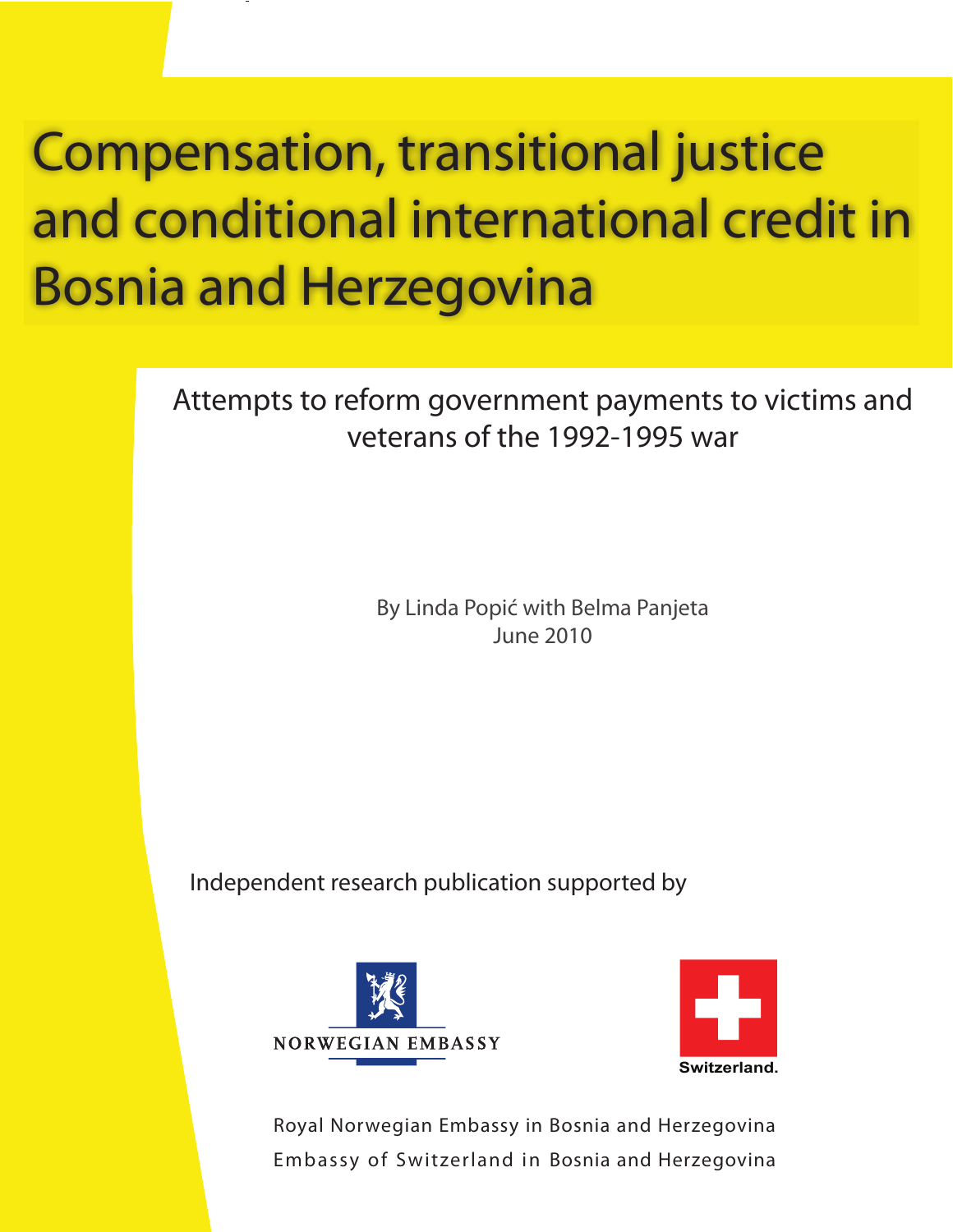#### **Disclaimer**

This paper does not represent the views of the sponsors, the Royal Norwegian Embassy in Bosnia and Herzegovina, and the Embassy of Switzerland in Bosnia and Herzegovina. The authors take full responsibility for the views expressed in the paper, including any errors. The research and publication was made possible with financing from the Norwegian and Swiss Embassies, for the project provisionally titled 'Independent Research Publication: Compensation payments for war victims, transitional justice and conditional international credit in Bosnia and Herzegovina.' Norwegian Embassy grant number: 287/2009

#### **Acknowledgments**

Thankyou to the following people for their help in sourcing information for the study. Salko Bebo, FBiH Ministry of Veterans and the Disabled Martin Frančešević, FBiH Ministry of Veterans and the Disabled Sabid Lipović, FBiH Ministry of Veterans and the Disabled Fikret Kadrić, FBiH Ministry of Veterans and the Disabled Ankica Kostić, FBiH Ministry of Labour and Social Policy Esma Palić, FBiH Ministry of Labour and Social Policy Aiša Kulovac, FBiH Ministry of Labour and Social Policy Ivanica Španić-Rakić, RS Ministry of Labour and the Protection of Veterans and the Disabled Branka Šljivar, RS Ministry of Labour and the Protection of Veterans and the Disabled Stephanie Barbour, OSCE BiH Senad Slatina, UNDP BiH Sanela Paripović, UNDP BiH Boryana Gotcheva, World Bank in BiH Orhan Nikšić, World Bank in BiH Milan Cuc, International Monetary Fund in BiH

#### **Translation (English to Bosnian)**

Adisa Sarajčić-Hajdari adisahajdari1@gmail.com

#### **Copy editing (Bosnian version)**

Emil Prutina emilprutina@gmail.com

#### **Graphic design**

Adi Omerbegović adi.omerbg@gmail.com

#### **Printing**

Sabah Print, Ilidža sabahprint@yahoo.com

#### **Copyright**

Linda Popić, linda.popic@gmail.com Belma Panjeta, belma.panjeta@gmail.com Sarajevo, June 2010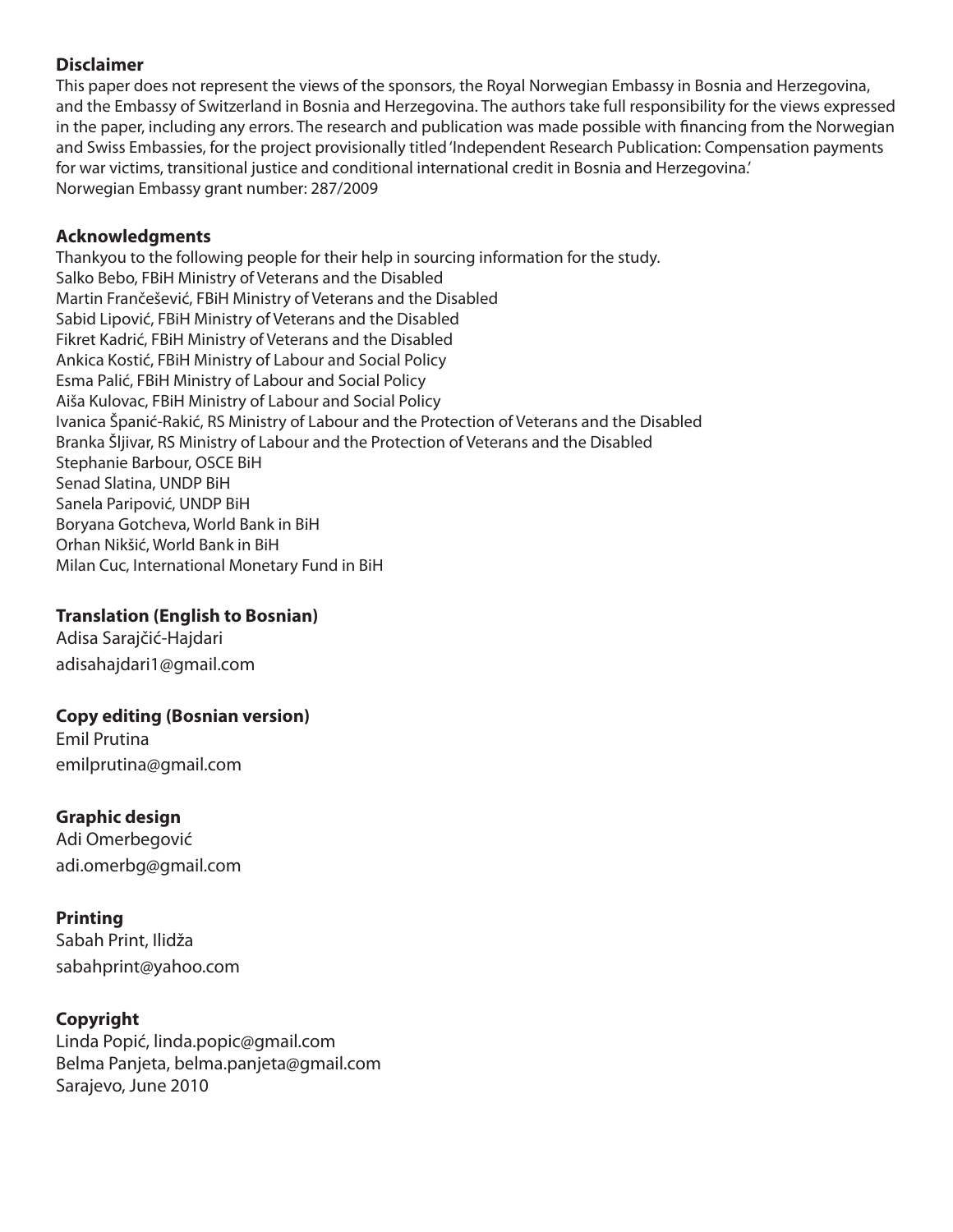# **Table of contents**

| 1.  |                                                                                                                                                                                         |  |
|-----|-----------------------------------------------------------------------------------------------------------------------------------------------------------------------------------------|--|
| 2.  |                                                                                                                                                                                         |  |
| 3.  |                                                                                                                                                                                         |  |
| 4.  |                                                                                                                                                                                         |  |
| 5.  | Are war-related payments in BiH'compensation', 'welfare', or something else? 13<br>5.1. The characteristics of BiH war-related payments, compared to general characteristics of<br>5.2. |  |
| 6.  |                                                                                                                                                                                         |  |
| 7.  |                                                                                                                                                                                         |  |
| 8.  |                                                                                                                                                                                         |  |
|     |                                                                                                                                                                                         |  |
|     |                                                                                                                                                                                         |  |
|     |                                                                                                                                                                                         |  |
| 9.  |                                                                                                                                                                                         |  |
| 10. |                                                                                                                                                                                         |  |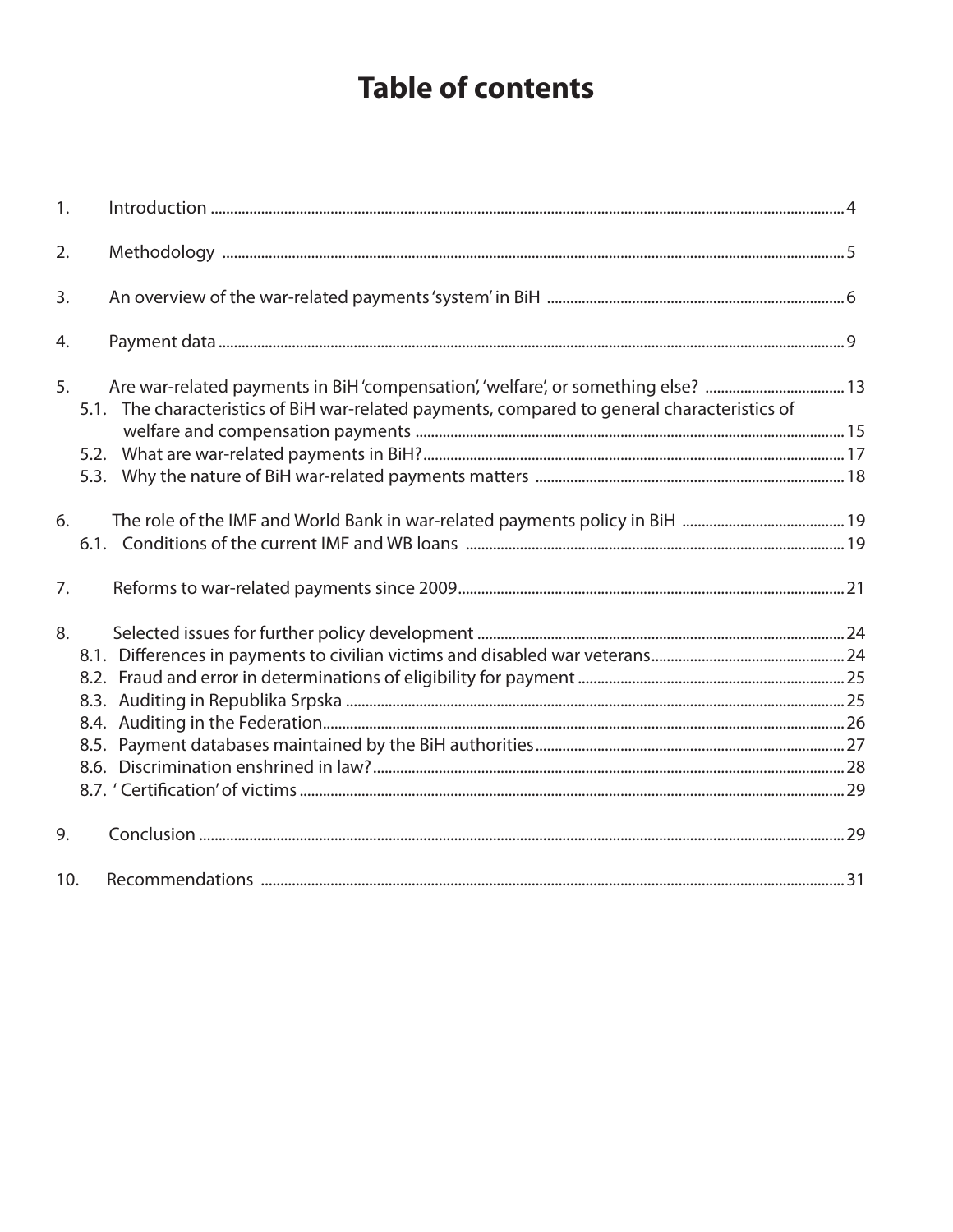## **1. Introduction**

In April 2010, thousands of former soldiers converged on the Federation of Bosnia and Herzegovina (FBiH) Government building in Sarajevo in protest, some smashing windows with stones, setting offices alight and clashing violently with riot police. Images of the violence were beamed around the world to news audiences accustomed to stories about the risk of renewed conflict in post-war Bosnia and Herzegovina (BiH). The violence, as always, attracted more attention than did the reasons for the protest: amongst them, the prospect of compulsory meanstesting of payments made to disabled war veterans and the families of fallen soldiers.

The backdrop to this social unrest was the decision by the governing authorities of BiH (the Federation and Republika Srpska governments, the state government and the Council of Ministers) to petition the International Monetary Fund (IMF) and World Bank (WB) for loans and credits to prop up a debt-ridden economy. The authorities' request was accepted by the IMF in July 2009 in the form of a \$US1.2 billion Stand-by Arrangement, and by the World Bank, which approved an additional \$US111 million loan in April 2010. Like all IMF Stand-by Arrangements, and many World Bank loans, the periodic transfer of the loan money to BiH was conditional on the implementation of specific fiscal and economic reforms by the BiH authorities, reforms which had earlier been approved by the IMF. These reforms included an overhaul of payments to war veterans and civilian war victims in both entities, with the most radical changes – including those which precipitated the violent protest of April 2010 – affecting payment recipients in the Federation.

At the same time, local and international civil society organisations and international agencies in all parts of the country continued their efforts to keep transitional justice initiatives – including victim-focused measures – on the public agenda, and in the budget of all BiH governments. Amongst these initiatives were efforts to secure 'compensation', as well as other types of reparations, for those who had suffered abuses during the 1992-1995 war.

All of this has taken place in a country which has never established a formal 'reparations' scheme, at least one which bears resemblance to transitional justice initiatives in other post-conflict countries. What BiH does have, however, is a complex array of ongoing payments to people who suffered war-related personal harm: some of these are allocated to civilian victims and their families, and an even more comprehensive set of payments and allowances are allocated to soldiers who served in the military during the war, and to family members of soldiers who were killed or disappeared during the war. These payments (especially those given to former soldiers and families of soldiers), have for years swallowed up a large portion of entity budgets. All of these payments are now the subject of reforms as part of the government-brokered conditions tied to the IMF and World Bank loans to BiH, formalised in 2009 and 2010 respectively.

These ongoing payments are referred to by various stakeholders as 'compensation' payments (for violations of human rights and the laws of war), as 'welfare' payments, as 'benefits' in recognition of service, 'disability' payments, or with the catch-all term preferred by international financial institutions: 'social transfers'. This variety in terminology reflects the divergent conceptions of what these payments are and what their function is, which, in turn, influences conceptions of how the payments should be regulated, who should receive them, and how any changes should be made.

This study begins from the standpoint that the current and planned reforms to war-related payments in BiH are not just an issue of fiscal and economic reform, but they also bear great significance for the evolution of transitional justice policy in Bosnia. The paper examines ongoing government payments made to people in Bosnia and Herzegovina who suffered disabling physical, psychological or sexual harm as a direct result of the 1992-1995 war; or whose family members were killed or went missing as a direct result of the war. Reflecting the divisions created by BiH legislation, these people are referred to as civilian victims and their families; as disabled war veterans and as the families of fallen soldiers (or the families of soldiers who were killed or disappeared). Payments to demobilised soldiers from the 1992-1995 war (soldiers who did not suffer disability), are also examined briefly. For the purposes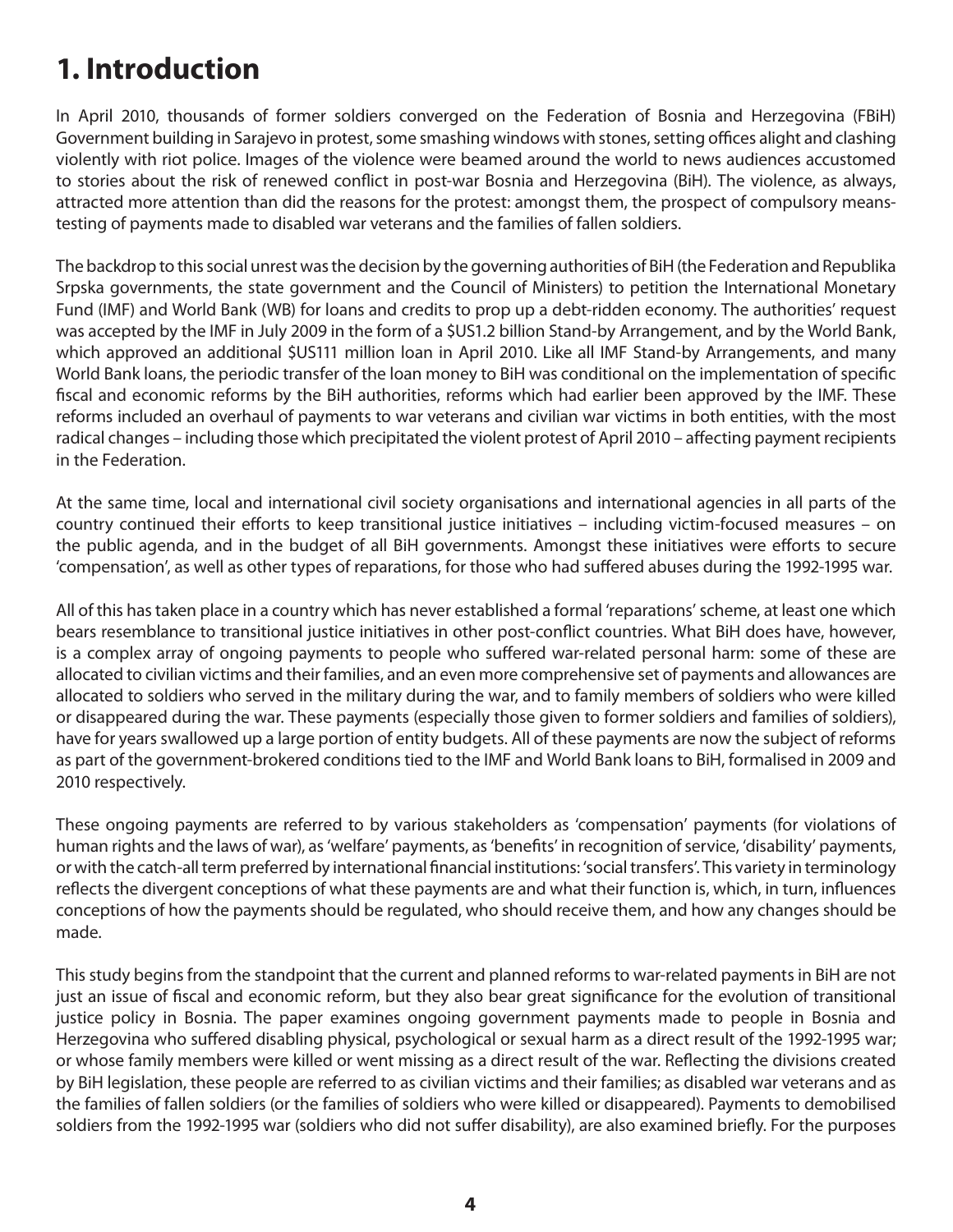of this study, these payments are collectively referred to as 'war-related payments'.

It is beyond the scope of this paper to also analyse special payments made to soldiers awarded military distinctions for their part in the war, as well as the many additional non-pecuniary 'benefits' or assistance to which all recipients of war-related payments are entitled 1.

The aims of the paper are as follows:

(i) to examine the nature of these 'war-related' payments, with particular reference to definitions of compensation and reparations in international law and practice; and broad definitions of welfare payments - in order to determine to what extent these payments bear the characteristics of compensation, welfare, or something in between.

(ii) to analyse the influence of conditional international credit providers (specifically, the IMF and World Bank, and the loans they granted to BiH in 2009 and 2010) on the evolution of war-related payments policy in BiH. This includes examining policy changes and public responses to these changes.

(iii) to identify key problems within war-related payments policy and practice in BiH which are, or should be, the subject of reforms – including the issue of fraud perpetrated during claims for payment.

(iv) to make recommendations for further policy-making and reforms to existing war-related payments in BiH.

# **2. Methodology**

This study makes use of a number of research methodologies, including the interpretation of primary sources such as BiH and international legislation; records and statistics of payments produced by the relevant BiH government authorities; audit reports; and media sources (largely online and print newspapers and news agency reports). Information was also sourced from analytical and informational reports published by international agencies, international financial institutions, and international and national civil society organisations. Books and peer-reviewed journal articles were also utilised.

Formal and informal interviews were conducted with government officials who work in departments which administer war-related payments; with representatives of international financial institutions; and representatives of international agencies and institutions. Other information was received from these institutions and individuals by correspondence.

Interviews were not conducted with victims' and veterans' associations for several reasons. First, it was beyond the scope of this study to be able to interview the number of victims and veterans necessary to construct a representation of their views (given that different victims and veterans may receive vastly different payments, depending on their individual circumstances, and some do not receive payments at all). Second, there have been a number of consultative research processes which have produced credible information about the views of victims and veterans<sup>2</sup>. For these reasons, this study includes the opinions of veterans and victims as cited by media articles, instead of opinions sourced through primary research.

Statistical data about payments and recipients was sourced by making requests to the relevant BiH authorities – the Ministry of Labour and Social Policy, and the Ministry of Veterans and Disabled Veterans of the Defensive-Liberation War in the Federation; and the Ministry for Labour and the Protection of Veterans and the Disabled in Republika Srpska (RS). More information about specific data sets is presented in section 4.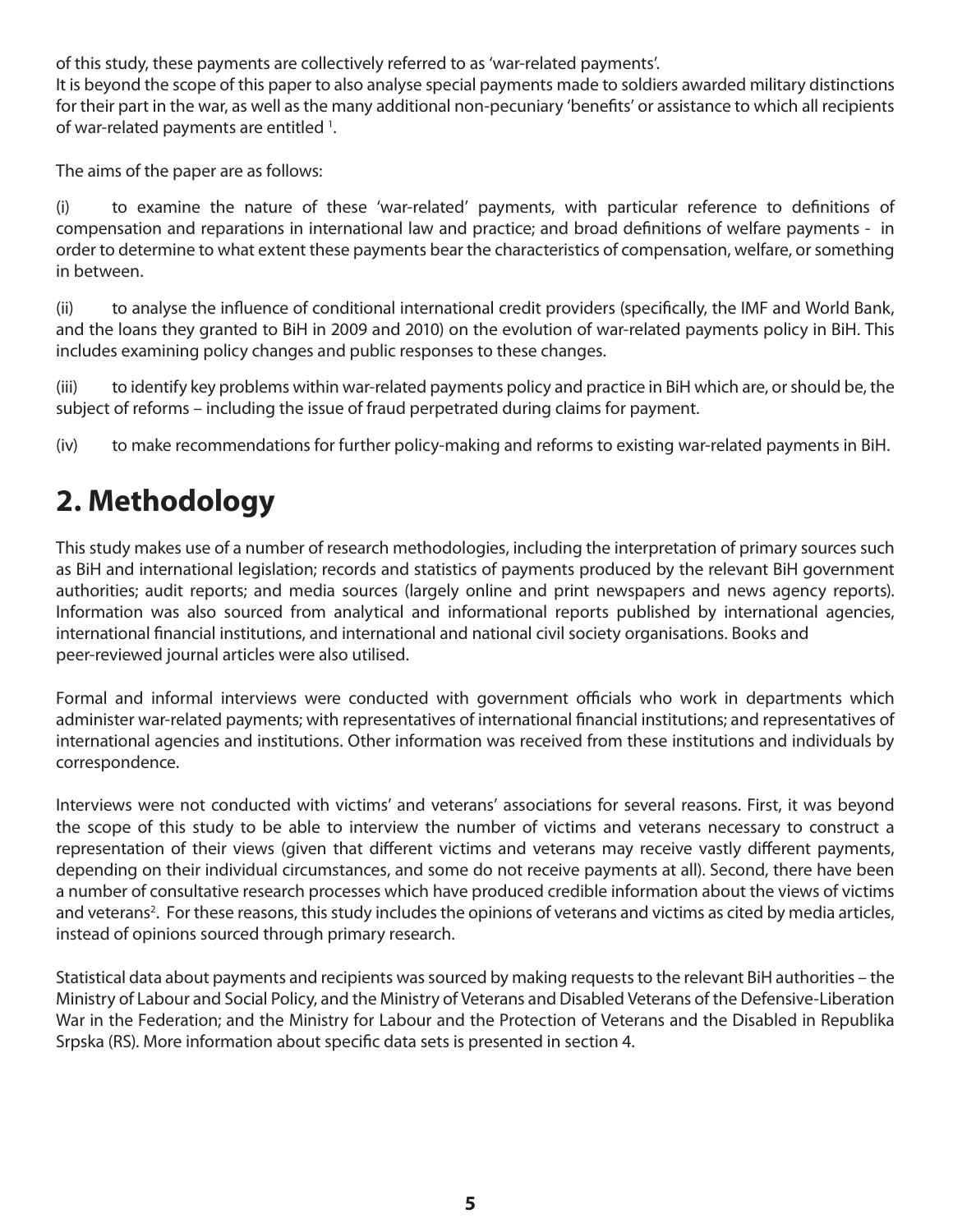# **3. An overview of the war-related payments 'system' in BiH**

Monthly payments to disabled war veterans, civilian victims of war and demobilised soldiers are regulated by legislation in each entity in BiH, although municipalities in RS and cantons and municipalities in the Federation can legislate to provide additional assistance. The only state-level law which exists is the Law on Missing Persons. However, the Law on Missing Persons<sup>3</sup> has remained largely a dead letter law since it came into force, due the fact that the provision it makes for 'compensation' for family members of missing persons, has not been matched by actual funds<sup>4</sup>.

Both entities have established separate laws to govern the rights of war veterans and their families and the rights of civilian war victims and their families, but strong links exist between the two different types of legislation. Civilian victims' legislation is largely based on disabled and fallen soldiers' legislation, but with typically more restrictive provisions and payments of reduced financial value. In the Federation, the monthly payment for individual civilian victims is legislatively prescribed at 70% of the amount allocated by veterans' legislation to individual disabled war veterans with the same level of disability.<sup>5</sup> In RS, the base payment amount for civilian victims is slightly more (75% of the veterans' base payment in 2009) but its civilian victims' legislation is also more restrictive in scope and eligibility provisions than is the entity's disabled and fallen soldiers' legislation. <sup>6</sup> Additionally, veterans with low levels of disability are eligible for payments, unlike civilians.

The entity laws which set up these more favourable conditions for disabled war veterans, and the families of former soldiers, have their roots in Yugoslav legislation which established generous payments to soldiers who fought on the victorious 'Partizan' (Socialist) side during WWII, and which provided much lower payments to civilians victims of the war.

Apart from differences in rights granted to civilian victims and war veterans, there are also notable differences in payment amounts between the two entities. As of June 2009, the maximum monthly individual payment for a civilian victim (without allowances) was 514KM in the Federation, and 375KM in RS. The maximum monthly individual payment for a disabled war veteran (without allowances) was 734KM in the Federation, and 650KM in RS.

The Federation makes war-related payments to significantly more people than Republika Srpska does, and this, coupled with its more generous payments, means it also spends significantly more on war-related payments than Republika Srpska does.

According to December 2009 data received from Federation and RS ministries, a total of 182,486 people in BiH were receiving war-related payments (individual and family civilian victim payments, and individual or family military victim payments), excluding payments to demobilised soldiers and payments to decorated soldiers. This figure is comprised of 109,192 payment recipients in the Federation (10,943 receiving civilian victim payments, and 98,249 receiving military victim payments); and 73,294 payment recipients in Republika Srpska (3,843 receiving civilian victim payments and 69,451 receiving military victim payments).

Both entities combined spent an estimated total of 482.6 million KM on these war-related payments in 2009 (excluding payments to demobilised soldiers and payments to decorated soldiers). The amount spent on these payments made up 19.4% of the Federations' total budget for 2009 (which was 1.6 billion KM before cuts were made during the year)<sup>7</sup> , and 10.3% of Republika Srpska's 1.67 billion KM budget for 2009<sup>8</sup>. In that year, the Federation spent an estimated total of 310.4 million KM (26,671,896KM on civilian victim payments; and an estimated 283,779,660KM on military victim payments ); 9 and RS spent 172.2 million KM (7,676,804KM on civilian victim payments; and 164,538,323 on military victim payments).

The legislative definition of someone with the status of 'civilian victim' and 'disabled war veteran' is similar in both entities. In Republika Srpska, civilian victims of war with the right to payments are people who have a minimum of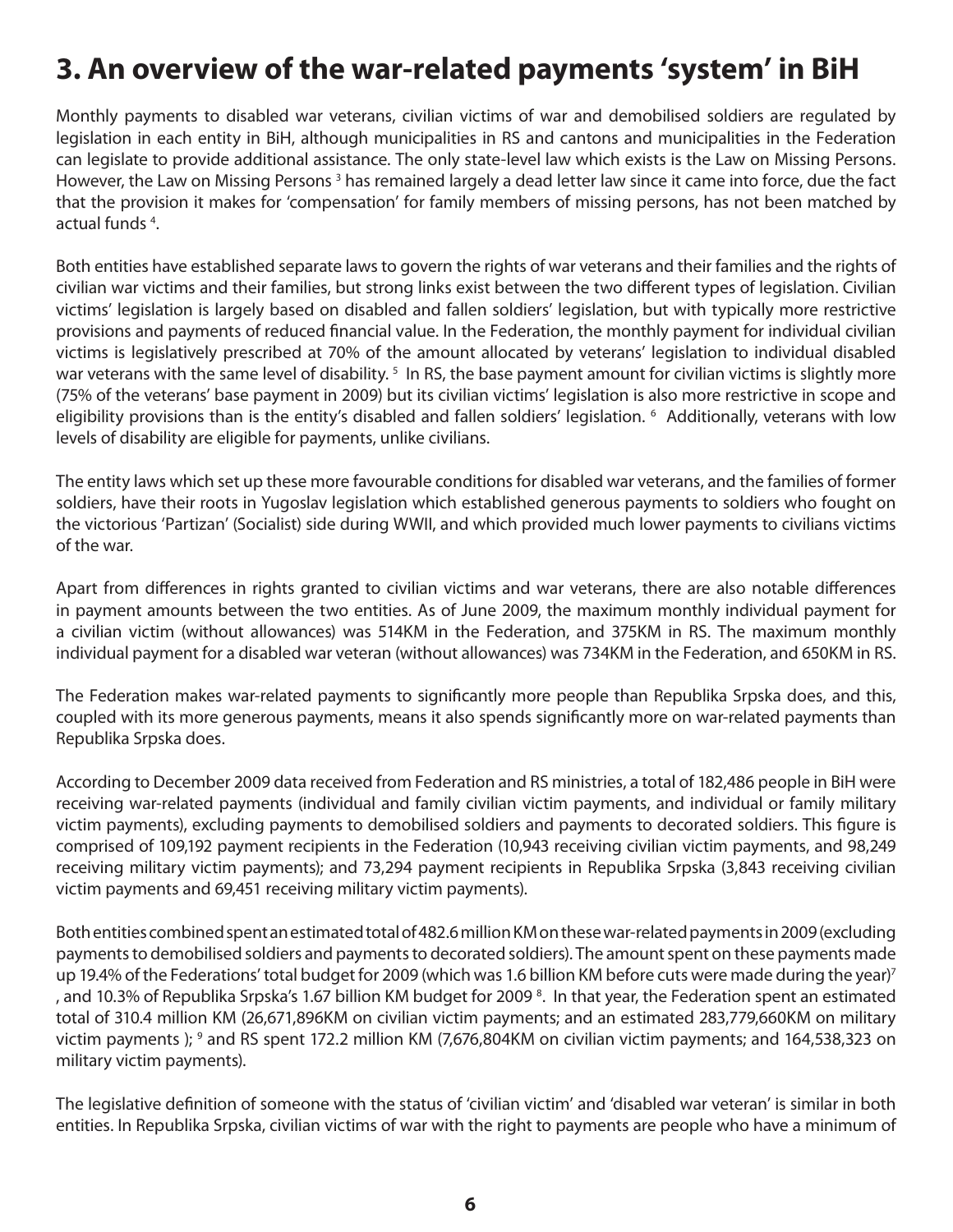60% physical disability,<sup>10</sup> which was caused by warfare (such as shelling and sniper fire), or as a direct consequence of injury sustained from left-over weapons or ammunition. Civilian victims eligible for payments are also those who have suffered a minimum of 60% physical disability due to sexual abuse, rape, involuntary detention (imprisonment in a jail or concentration camp, home detention and forced labour), or who suffered a wound or injury while in enemy hands, as well as people who were killed or went missing as the direct result of warfare.<sup>11</sup>

Federation legislation contains essentially the same provisions which define civilian victims eligible for payments, with the exception that individuals who suffered sexual abuse or rape do not need to establish physical disability of 60%. 12

Disabled war veterans are defined in both entities as former members of the armed forces (including established armies and paramilitary forces), who sustained an injury or illness while on duty during the period of the 1992-1995 war and until disarmament (1996). Under Federation law, veterans are eligible for payments if they have at least 20% physical disability caused by injury, illness or worsening illness; <sup>13</sup> while RS law requires at least 20% physical disability caused by illness, and at least 40% physical disability where the disability was caused by illness. <sup>14</sup>

Disabled and fallen soldiers' legislation in the Federation excludes former soliders of the so-called Autonomous Province of Western Bosnia (APWB). These former soldiers instead have rights under Federation civilian victims legislation instead. Republika Srpska veterans' legislation stipulates that those who fought on the side of the enemy or assisted the enemy are not eligible for payments. Section 8 contains more details about these aspects of Federation and RS legislation.

The families of civilian victims and war veterans in both entities are also eligible for war-related payments. Family members who may be eligible for payment include children, step-children, spouses, parents, siblings, grandparents and step-parents of the direct victim or veteran. Both entities offer payments to family members of civilians who were killed or who disappeared during the war. The payment is divided amongst eligible family members, and it is conditional on the family's income not exceeding a certain threshold. Both entities also offer a family payment to the families of people who died after establishing their right to civilian victim payments. This payment is also means-tested, as further described in Section 4.

Families of soldiers who were killed or went missing during the war, and families of disabled war veterans who died after establishing their right to individual payments, are eligible for family payments which are notably higher than payments to families of civilian victims. These military family payments are only partially dependent on the family's income, although legislative changes made in late 2009 and in 2010, are set to change this situation.

Applications for all war-related payments in BiH are made (or were made) through an administrative procedure which begins at municipal level. Civilian victim claimants and their families in the Federation submit applications to the Centre for Social Work in the municipality where they live or have a registered address. Civilian war victims, disabled war veterans, and the families of former soldiers in RS submit their applications to a dedicated department within their municipality government, while veterans do the same in the Federation.

All applications, apart from being lodged before any relevant deadline, must be supported by written evidence, including (where available) medical records from the time the injury, death, disappearance or other harm occurred. In recognition of the difficulty in procuring medical evidence for certain wartime violations, Federation legislation omits the requirement for medical evidence for victims of sexual violence and rape. That an individual was raped or sexually abused must be certified by a designated victims' association. Designated victims' associations in the Federation also certify whether a person was an inmate of a concentration camp. In RS, medical documentation is compulsory for all civilian victim applications, and it must date from within a year of when the injury or harm was sustained, or from within a year of the end of the war-related activities which led to the injury or harm. Witness statements cannot be used as evidence in either entity for either civilian victim or former soldiers' applications.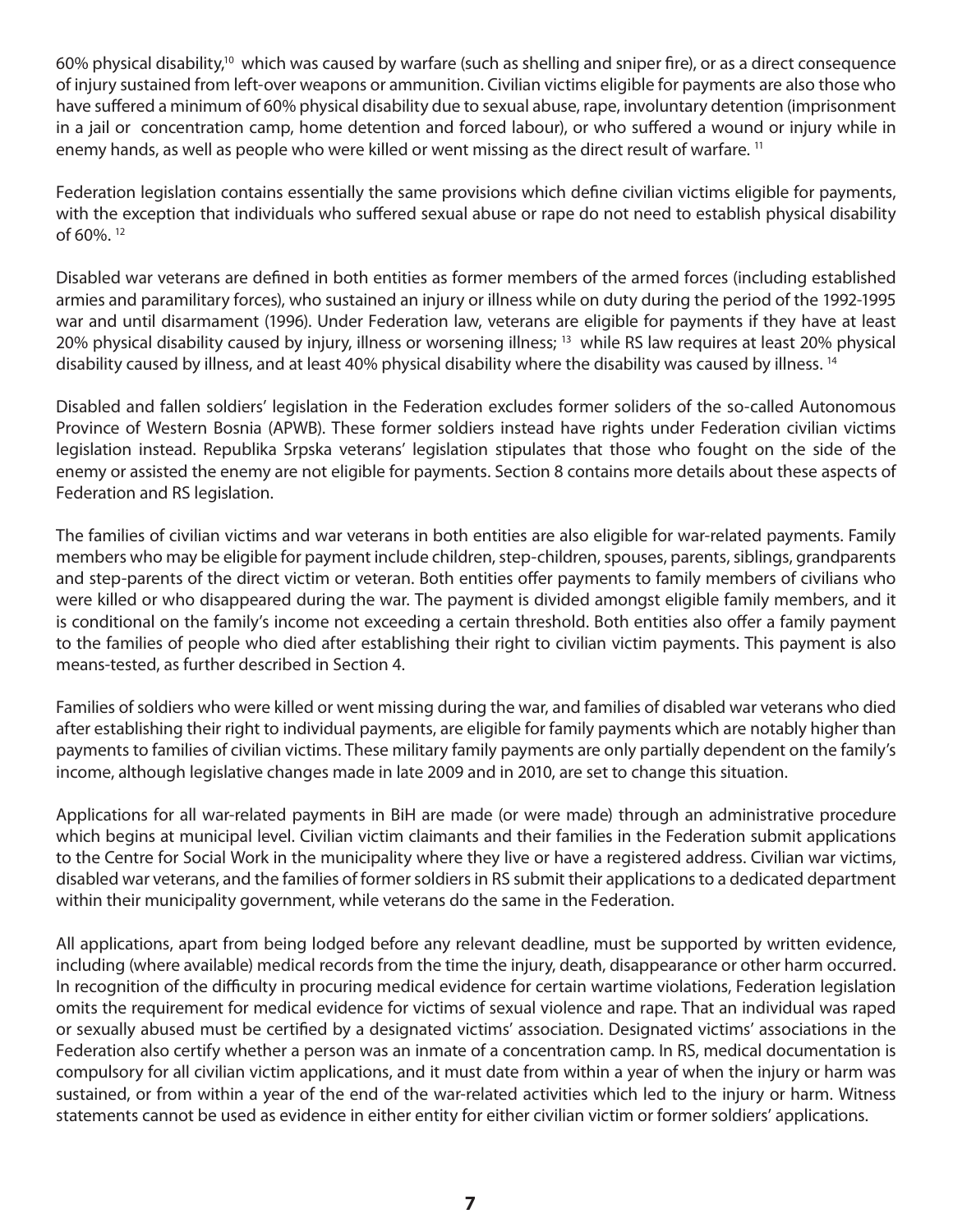Disabled war veterans and families of killed and missing soldiers, and families of disabled veterans who have since died, also have to submit medical documentation in support of their application. In RS, the military service of a claimant is verified according to certification by veterans associations, while in the Federation, this is done by the relevant ministry (most often the Ministry of Veterans and Disabled Veterans) which holds records of military service.

Before recent legislative changes made in response to the Stand-by Agreement with the IMF, 'demobilised soldiers' were also eligible for payments on the basis of their military service. According to Federation law which was in force until April 2010<sup>15</sup>, a demobilised soldier who served in the BiH armed forces for at least a year during the war, had the right to receive a monthly financial payment while unemployed, which was 25% of the average pay in the Federation in the previous year. In 2009, when the average monthly pay in the Federation was 792KM <sup>16</sup>, the demobilised soldier was eligible for 198KM per month. This monthly payment would be paid out for a maximum of one year or until the former soldier started working, or until he rejected an offer of employment for which he was suitably qualified. A soldier who served in the defence forces for at least two years during the war, had the right to these unemployment payments for a maximum of two years, while service of three years gave the right to payments for a maximum of three years. In contrast, an ordinary citizen in the Federation has the right to a monthly unemployment benefit of 40% of the average pay in the entity (which, in 2009, made the payment 317KM), but whether and for how long they receive this benefit is dependent on whether they have been in registered employment. Someone with five or fewer years of employment may receive the unemployment benefit for a maximum of three months, a person with 25 years of employment for 12 months, and a person who has worked for more than 35 years is eligible to receive unemployment benefits for 24 months.<sup>17</sup>

Legislation passed in February 2010 brought to an end these special unemployment benefits for demobilised soldiers in the Federation, as of April 30, 2010. Demobilised soldiers retained their right to extensive 'non-material rights.' 18 In Republika Srpska, before changes were made to laws in December 2009, demobilised soldiers had the right to an yearly financial payment, as well as other forms of assistance. <sup>19</sup>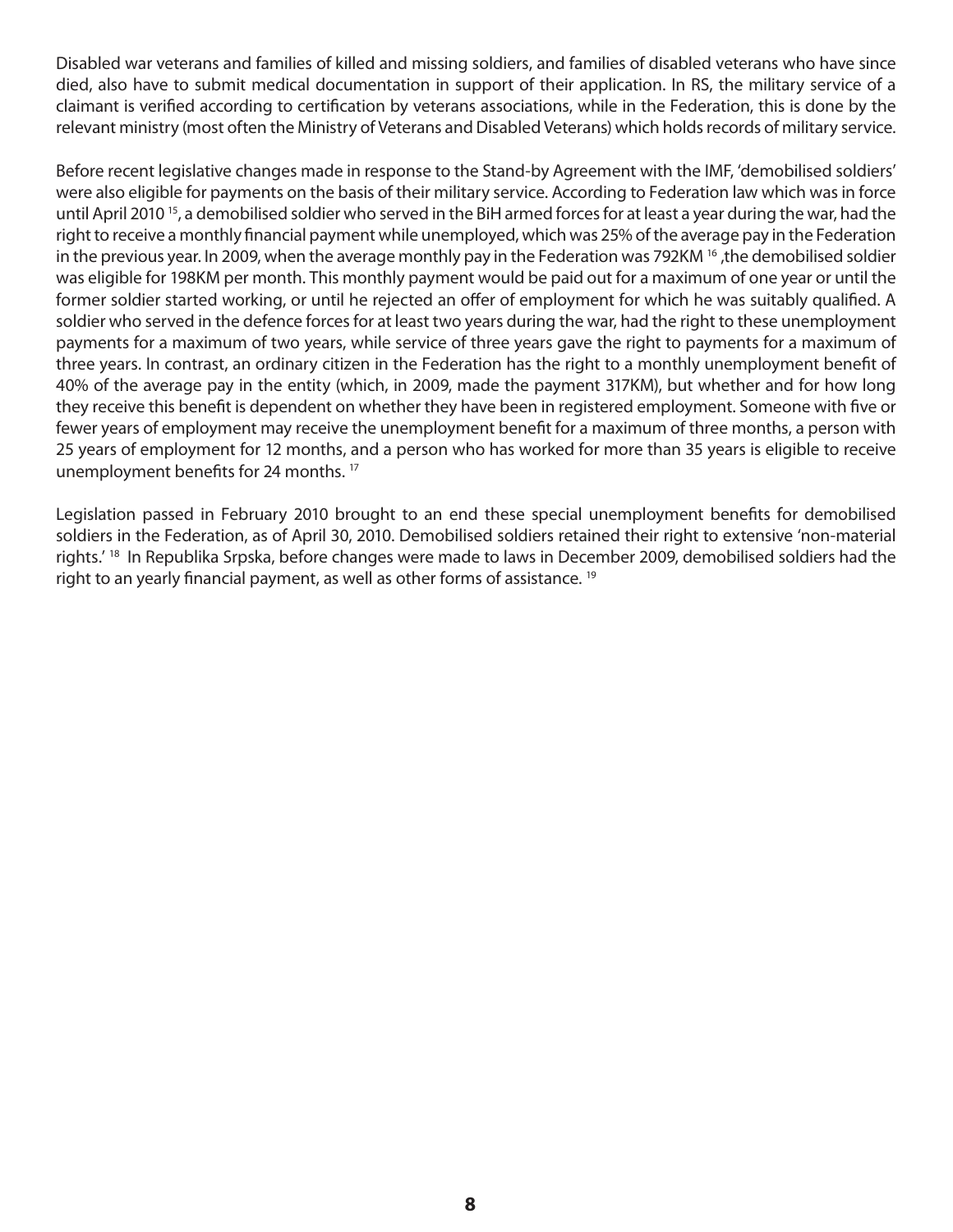# **4. Payment data**

Note: Payment amounts are valid as of June 2009. <sup>20</sup> Victims and veterans are eligible for the allowances in addition to the base monthly payment, as specified. For the sake of reference, the average gross montly wage in 2009 was 792KM in the Federation, and 788KM in Republika Srpska. 21

#### **Table 1**

#### **Payment amounts for civilian war victims and their families – Federation and RS**

| Civilian victims - individual payments in<br><b>Federation</b>                                                                                                                                                                                                                                                                                                                                                                        | Civilian victims - individual payments in RS                                                                                                                                                                                             |
|---------------------------------------------------------------------------------------------------------------------------------------------------------------------------------------------------------------------------------------------------------------------------------------------------------------------------------------------------------------------------------------------------------------------------------------|------------------------------------------------------------------------------------------------------------------------------------------------------------------------------------------------------------------------------------------|
| Monthly payment depending on level of physical disability (from<br>60% to 100% disability). Victims of sexual violence receive payments<br>equivalent to 100% disability.<br>93KM (60% disability) to<br>514KM (100% disability requiring a carer)                                                                                                                                                                                    | Monthly payment depending on level of physical disability (from 60%<br>to 100% disability).<br>113KM (60% disability) to<br>375KM (100% disability requiring a carer)                                                                    |
| Carer's allowance for victims with 80% or greater disability.<br>257KM to 514KM                                                                                                                                                                                                                                                                                                                                                       | Carer's allowance.<br><b>300KM</b>                                                                                                                                                                                                       |
| Orthopaedic allowance where applicable<br><b>88KM to 186KM</b>                                                                                                                                                                                                                                                                                                                                                                        | Additional financial assistance for victims with 70% or greater<br>disability; and for victims with 60% disability and their families, who<br>are unable to work. This payment is means-tested.<br>23KM to 75KM                          |
| Maximum total payment (100% disability requiring a carer +<br>carer's allowance + orthopaedic allowance) = $1214KM$                                                                                                                                                                                                                                                                                                                   | <b>Maximum total payment</b> (100% disability requiring a carer +<br>carer's allowance + additional financial assistance) = $750$ KM                                                                                                     |
| <b>Civilian victims - family payments in Federation</b>                                                                                                                                                                                                                                                                                                                                                                               | <b>Civilian victims - family payments in RS</b>                                                                                                                                                                                          |
| Monthly payment for families of civilians who were killed or<br>disappeared during the war. Payment divided up amongst eligible<br>family members. Family payment recipients with an income which<br>exceeds the average wage in the Federation in the previous year,<br>receive 50% of the applicable payment.<br>221KM (1 family member killed or missing, not reduced by<br>means-testing) to<br>334KM (4 or more family members). | Monthly payment for families of civilians who were killed or<br>disappeared during the war. Payment divided up amongst eligible<br>family members; this payment will be means-tested.<br>150KM (1 family member killed or missing)       |
| Monthly payment for families of civilian victims who passed away<br>after receiving victim payments for disability of 80% or more plus<br>carer's allowance (carer's allowance not required for victims of sexual<br>violence); and provided their death was a consequence of their<br>war injury or illness. Payment divided up amongst eligible family<br>members. Means-tested: family payment recipients with an income           | Monthly payment for families of civilian victims who passed away<br>after receiving victim payments. Payment divided up amongst eligible<br>family members; this payment will be means-tested.<br>75KM (1 family member a direct victim) |
| which exceeds the average wage in the Federation in the previous<br>year, receive 50% of the applicable payment.<br>221KM (1 family member a direct victim, not reduced by means-<br>testing) to<br>334KM (4 or more family members).                                                                                                                                                                                                 | Additional allowance for (living) family member unfit for work. 50% of<br>amount received by direct civilian victim.<br><b>57KM to 188KM</b>                                                                                             |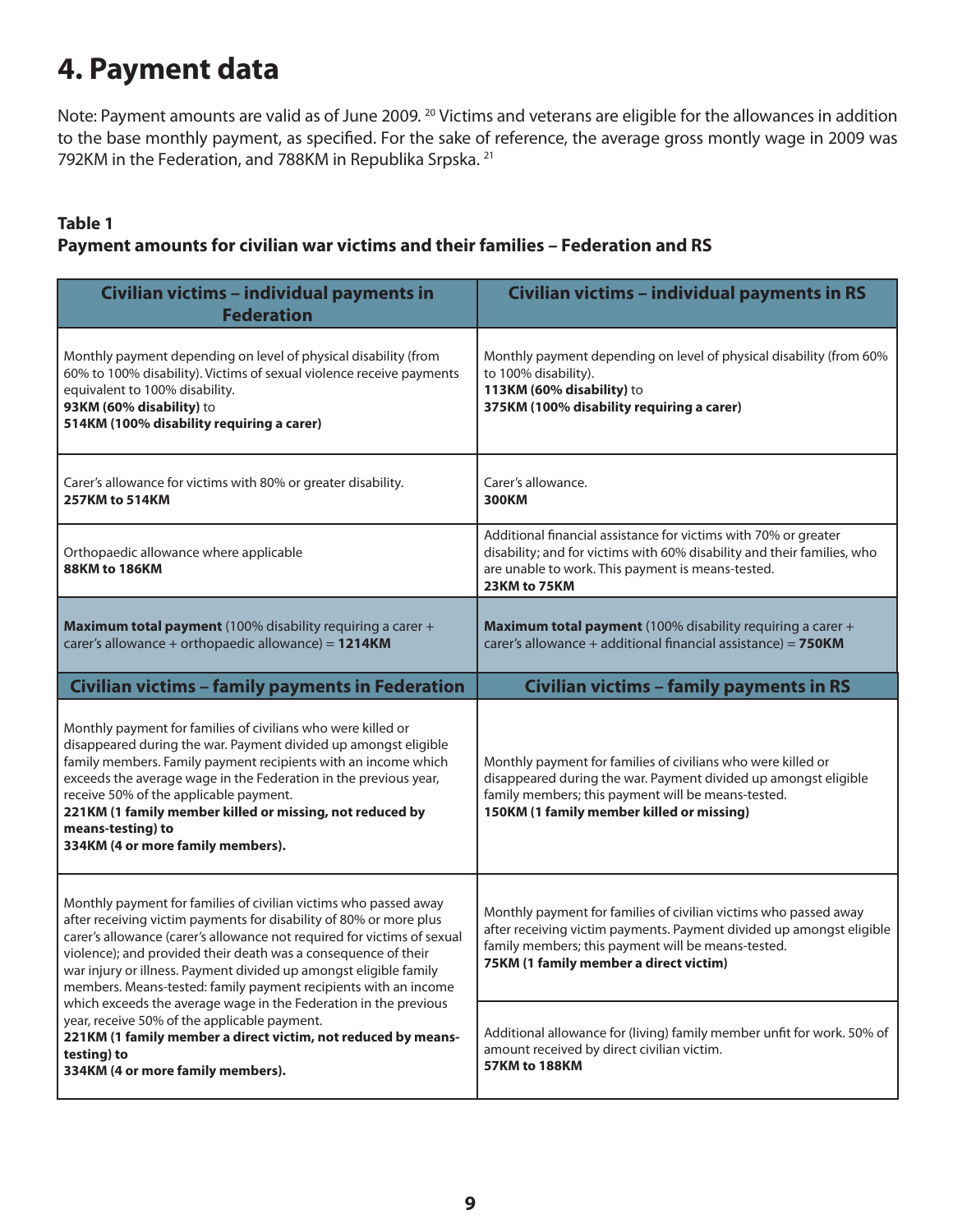#### **Payment amounts for disabled war veterans, fallen soldiers and their families – Federation and RS**

| Disabled war veterans - individual payments in                                                                                                                                                                                                                                                              | Disabled war veterans - individual payments in                                                                                                                                                                                                                                                                                                          |
|-------------------------------------------------------------------------------------------------------------------------------------------------------------------------------------------------------------------------------------------------------------------------------------------------------------|---------------------------------------------------------------------------------------------------------------------------------------------------------------------------------------------------------------------------------------------------------------------------------------------------------------------------------------------------------|
| <b>Federation</b>                                                                                                                                                                                                                                                                                           | <b>RS</b>                                                                                                                                                                                                                                                                                                                                               |
| Monthly payment depending on level of physical disability (from 20%<br>to 100% disability).<br>37KM (20% disability) to<br>132KM (60% disability) to<br>734KM (100% disability requiring a carer)                                                                                                           | Monthly payment depending on level of physical disability (from 20%<br>to 100% disability). Current payment amounts<br>25KM (20% disability) to<br>650KM (100% disability requiring a carer)                                                                                                                                                            |
| Carer's allowance for veterans with at least 80% disability                                                                                                                                                                                                                                                 | Carer's allowance.                                                                                                                                                                                                                                                                                                                                      |
| 367KM to 734KM                                                                                                                                                                                                                                                                                              | 230KM to 500KM                                                                                                                                                                                                                                                                                                                                          |
| Orthopaedic allowance where applicable<br>125KM to 266KM                                                                                                                                                                                                                                                    | Orthopaedic allowance for veterans with at least 60% disability, where<br>applicable<br>35KM to 145KM                                                                                                                                                                                                                                                   |
| Maximum total payment (100% disability requiring a carer +                                                                                                                                                                                                                                                  | Maximum total payment (100% disability requiring a carer +                                                                                                                                                                                                                                                                                              |
| orthopaedic allowance + carer's allowance) = 1734KM                                                                                                                                                                                                                                                         | orthopaedic allowance + carer's allowance) = 1295KM                                                                                                                                                                                                                                                                                                     |
|                                                                                                                                                                                                                                                                                                             |                                                                                                                                                                                                                                                                                                                                                         |
| Veterans who were killed, died, or went missing -                                                                                                                                                                                                                                                           | Veterans who were killed, died, or went missing -                                                                                                                                                                                                                                                                                                       |
| family payments in Federation                                                                                                                                                                                                                                                                               | family payments in RS                                                                                                                                                                                                                                                                                                                                   |
| Monthly payment for families of veterans who were killed or<br>disappeared during the war. Payment divided up amongst eligible<br>family members; payment partially means-tested.<br>316KM (1 payment recipient) to<br>477KM (4 or more recipients).<br>149KM for families with income and without children | Monthly payment for families of veterans who were killed or<br>disappeared during the war. Payment divided up amongst eligible<br>family members.<br>300KM (for 1 payment recipient) to<br>600KM (4 or more recipients)<br>Monthly payment increased by 175KM for particularly vulnerable<br>family members upon death of veteran (e.g. orphaned child) |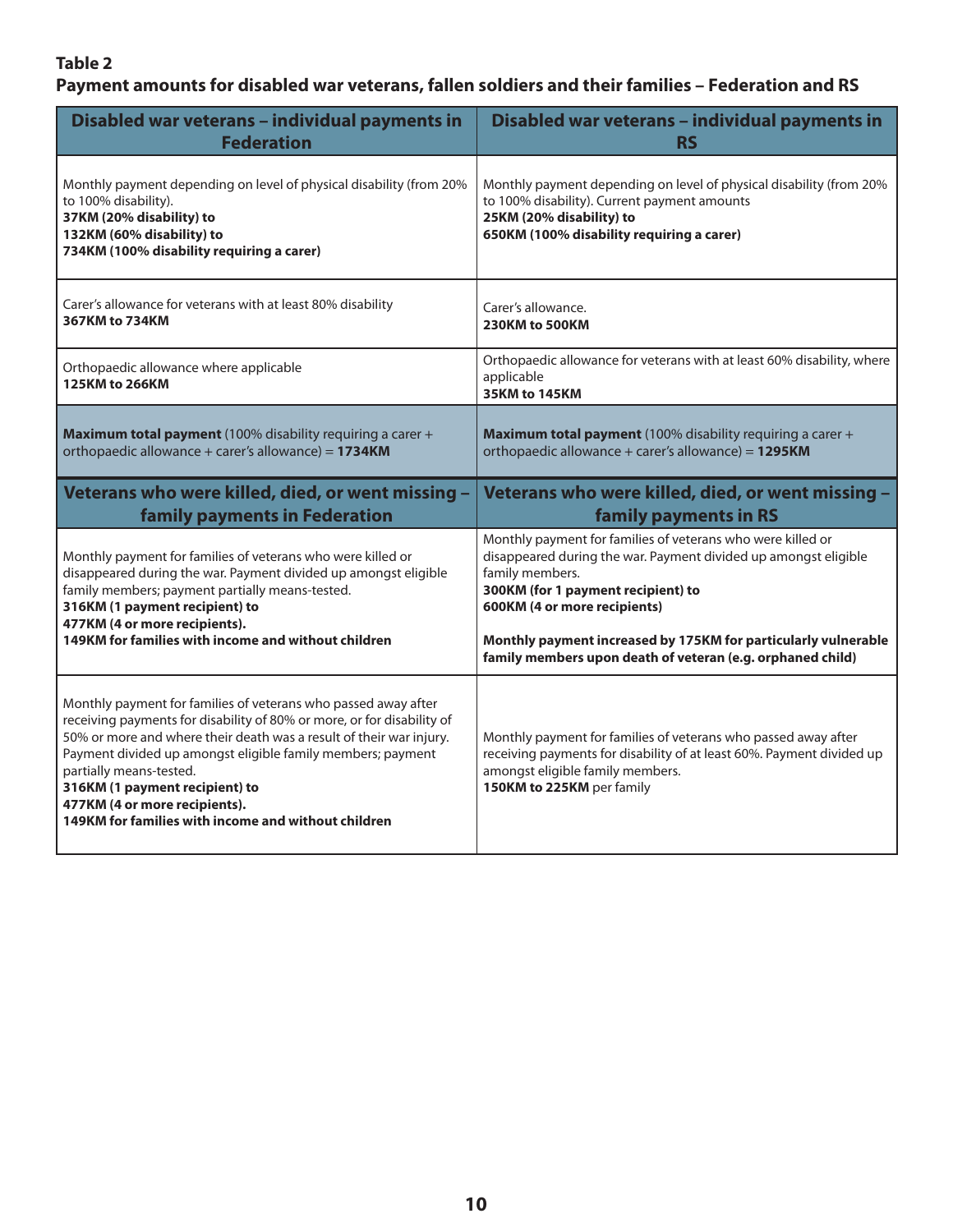#### **Federation: Number of people receiving individual and family civilian victim payments; and total spent on these payments from the Federation budget**

Note: According to the financing arrangement between the Federation and cantons, the Federation Government pays 70% of payment costs for civilian victims, while cantons pay the other 30%. The expenditure presented below therefore amounts to only 70% of the total cost.

A small number of recipients receiving payments on the basis of World War II disability are also included in the data presented, because according to the Ministry for Labour and Social Policy, separate information for payments related to the 1992-1995 war is not available.

|                                                                                                                                                                   | 2004                   | 2005        | 2006                   | 2007       | 2008       | 2009      |
|-------------------------------------------------------------------------------------------------------------------------------------------------------------------|------------------------|-------------|------------------------|------------|------------|-----------|
| Recipients of individual civilian victim payments<br>on the basis of physical disability. From 2006,<br>these include victims of torture and APZB Army<br>members | 3688                   | 3683        | 3418                   | 4199       | 4512       | 4541      |
| <b>Recipients of individual civilian victim</b><br>payments on the basis of sexual abuse<br>and rape. $1$                                                         |                        |             | 96                     | 353        | 493        | 612       |
| Recipients of family disability payment.                                                                                                                          | 4344                   | 4605        | 4056                   | 4812       | 5504       | 5797      |
| Total number of people receiving individual and<br>family civilian victim payments                                                                                | 8032                   | 8288        | 7570                   | 9364       | 10509      | 10950     |
| <b>Amount spent by Federation PER</b><br><b>YEAR in KM on all civilian victim</b><br>payments (including allowances) <sup>2</sup>                                 | 5,590,670 <sup>3</sup> | 11,301,5784 | 5,470,824 <sup>5</sup> | 21,280,981 | 27,819,376 | 26,671,89 |

1 This category, as a separate basis for payment, came into existence in 2006. Before this time, some victims of sexual violence and rape were able to secure payment on the basis of physical disability. Victims of sexual violence and rape may therefore be also represented amongst recipients of other individual payments.

2 This total includes the amount spent on carer's allowance and orthopaedic allowance.<br>Three cantons (Bosansko-Posavski: Hercegovačko-Neretvanski and Herceg-Bosanski

Three cantons (Bosansko-Posavski; Hercegovačko-Neretvanski and Herceg-Bosanski) did not make any payments in this year, and hence the Federation did not either. 4 Bosansko-Posavski; Hercegovačko-Neretvanski and Herceg-Bosanski again did not make payments in this year; and Unsko-Sanski canton provided data for eight months of the year only.

5 This amount is for September to December 2006 only. Full year expenditure figures were not available.

#### **Table 4**

#### **Federation: number of people receiving individual and family war veterans payments based on the soldier's disability, death or disappearance; and total spent on these payments**

Note: The Federal Ministry of Veterans and Disabled Veterans was only able to provide data from 2006 onwards. They noted that before 2006, payments to Croatian Defence Council soldiers were not the responsibility of the Ministry.

|                                                                                                                            | 2004 | 2005 | 2006     | 2007                      | 2008                      | 2009                      |
|----------------------------------------------------------------------------------------------------------------------------|------|------|----------|---------------------------|---------------------------|---------------------------|
| Disabled war veterans receiving individual<br>payments                                                                     |      |      | 40 4 45  | 52799                     | 54 348                    | 53 978                    |
| Recipients of family payments based on<br>death or disappearance of war veteran                                            |      |      | 40 400   | 45 801                    | 44 991                    | 44 271                    |
| <b>Recipient total</b>                                                                                                     |      |      | 80 845   | 98 600                    | 99 339                    | 98 249                    |
| <b>Amount spent PER MONTH in KM</b><br>on individual and family war veterans'<br>payments, without allowances <sup>6</sup> |      |      | 18428002 | 22 581 654                | 24 539 707                | 23,648,305                |
| Amount spent PER YEAR in KM on individual<br>and family war veterans' payments, without<br>allowances                      |      |      |          | 270 979 848<br>(estimate) | 294 476 484<br>(estimate) | 283 779 660<br>(estimate) |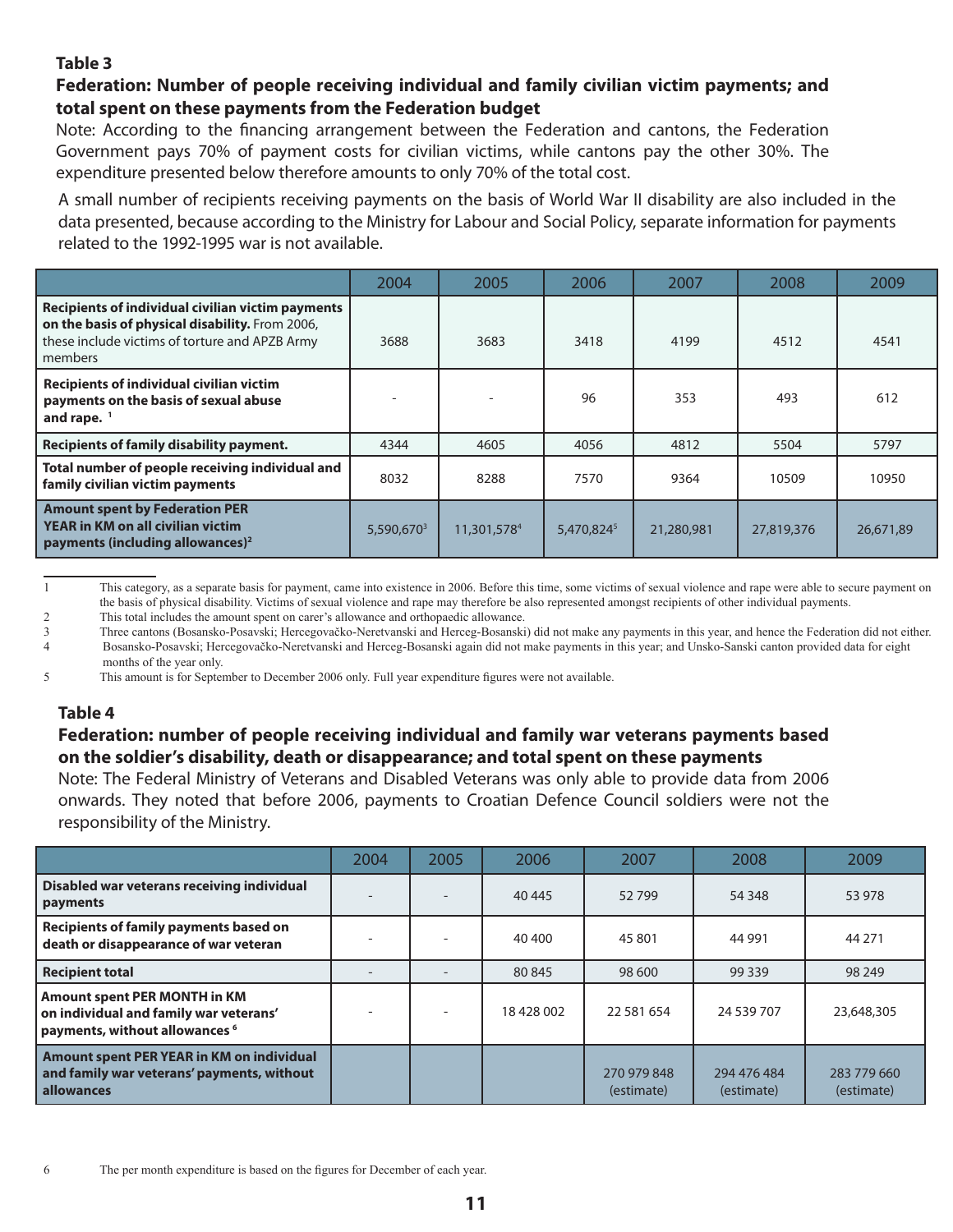#### **Republika Srpska: number of people receiving individual and family civilian victim payments; and total spent on these payments**

Note: A small number of recipients receiving payments on the basis of World War II disability is also included in the data presented, because according to the Ministry of Labour and the Protection of Veterans and the Disabled, separate information for payments related to the 1992-1995 war is not available.

|                                                                                                                                                                   | 2004                  | 2005                        | 2006                        | 2007                    | 2008    | 2009      |
|-------------------------------------------------------------------------------------------------------------------------------------------------------------------|-----------------------|-----------------------------|-----------------------------|-------------------------|---------|-----------|
| <b>Recipients of individual civilian victim</b><br>payments on the basis of physical disability,<br>including disability caused by sexual violence<br>and torture | 1941                  | 1867                        | 1818                        | 1795                    | 1828    | 1790      |
| <b>Recipients of family disability payment</b>                                                                                                                    | 679                   | 1631                        | 1596                        | 1579                    | 1750    | 2053      |
| Total number of people receiving individual<br>and family civilian victim payments                                                                                | 3620                  | 3498                        | 3414                        | 3 3 7 4                 | 3 5 7 8 | 3843      |
| Amount spent on all civilian victim payments<br>PER MONTH in KM <sup>7</sup>                                                                                      | 399 870               | 365 658                     | 355 453                     | 516 209                 |         |           |
| Amount spent on all civilian victim payments<br><b>PER YEAR in KM</b>                                                                                             | 4798440<br>(estimate) | 4 3 8 7 8 9 6<br>(estimate) | 4 2 6 5 4 3 6<br>(estimate) | 6 194 508<br>(estimate) | 6827814 | 7 676 804 |

7 This amount is for December in each year

#### **Table 6**

#### **Republika Srpska: number of people receiving individual and family war veterans payments based on the soldier's disability, death or disappearance; and total spent on these payments**

Note: As in the previous data table, a small number of recipients receiving payments on the basis of World War II disability is also included in the data presented. Data for 2004-2007 was not available.

|                                                                                 | 2004 | 2005 | 2006 | 2007 | 2008        | 2009        |
|---------------------------------------------------------------------------------|------|------|------|------|-------------|-------------|
| Disabled war veterans receiving individual<br>payments                          |      |      |      |      | 37,639      | 37,232      |
| Recipients of family payments based on<br>death or disappearance of war veteran |      |      |      |      | 33,875      | 32,219      |
| <b>Recipient total</b>                                                          |      |      |      |      | 71,514      | 69,451      |
| Amount spent PER YEAR in KM on individual<br>and family war veterans' payments  |      |      |      |      | 155,300,962 | 164,538,323 |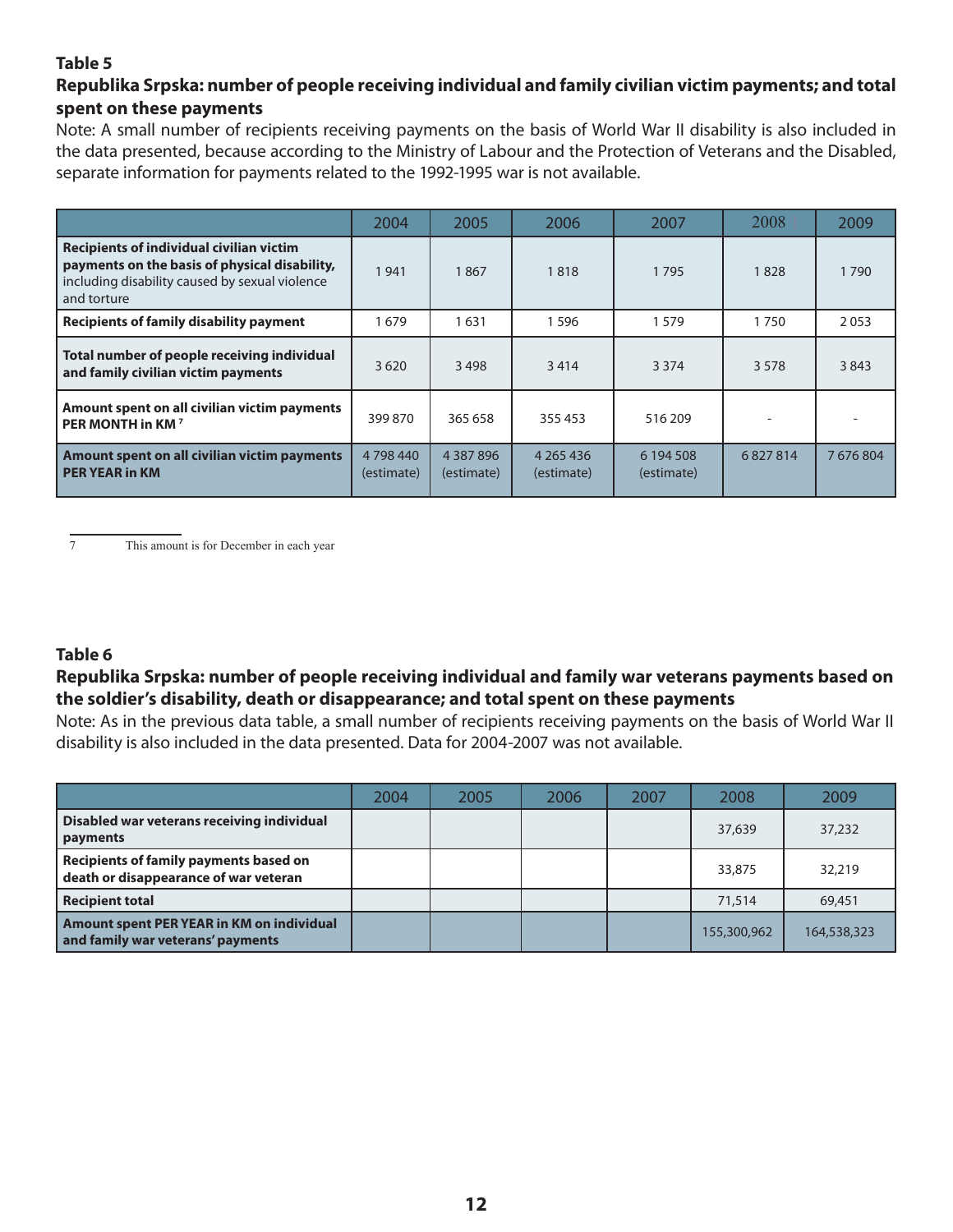# **5. Are war-related payments in BiH 'compensation' , 'welfare' , or something else?**

What are 'war-related payments' in BiH? Are they welfare payments? Compensation payments? Or something in between? Arguably, the way these payments are characterised - and there may be different characterisations, depending on the payment in question - is connected to a set of beliefs, assumptions and ideologies, about the way they should operate, and whether and how they should be reformed. Given that beliefs, assumptions and ideologies all power reform agendas, this study will analyse the extent to which different assumptions in BiH centre on an idea that war-related payments are compensatory (or that at least some of them are), or the idea that they are welfare payments.

First, an attempt will be made to define 'compensation', and to identify the typical traits of compensation payments. Public international law gives the right to compensation, as well as other forms of reparation, to victims of gross violations of international human rights law, and victims of serious violations of international humanitarian law. According to the UN General Assembly Resolution 'Basic Principles and Guidelines on the Right to a Remedy and Reparation for Victims of Gross Violations of International Human Rights Law and Serious Violations of International Humanitarian Law', a victim is a person who:

…individually or collectively suffered harm, including physical or mental injury, emotional suffering, economic loss or substantial impairment of their fundamental rights, through acts or omissions that constitute gross violations of international human rights law, or serious violations of international humanitarian law. Where appropriate, and in accordance with domestic law, the term "victim" also includes the immediate family or dependants of the direct victim and persons who have suffered harm in intervening to assist victims in distress or to prevent victimization.<sup>22</sup>

The UN Basic Principles state that victims have a right to 'adequate, effective and prompt reparation.' Reparation has five main elements according to the Basic Principles: compensation is one, and victims also have the right to restitution, rehabilitation, satisfaction, and guarantees of non-repetition. The Basic Principles set out the following in regards to compensation:

Compensation should be provided for any economically assessable damage, as appropriate and proportional to the gravity of the violation and the circumstances of each case, resulting from gross violations of international human rights law and serious violations of international humanitarian law, such as:

- (a) Physical or mental harm
- (b) Lost opportunities, including employment, education and social benefits;
- (c) Material damages and loss of earnings, including loss of earning potential;
- (d) Moral damage;
- (e) Costs required for legal or expert assistance, medicine and medicinal services, and psychological and social services.

The UN Basic Principles codify the international legal obligation to provide reparation, including compensation, to those who suffered gross violations of international human rights law and serious violations of international humanitarian law. Many other international instruments also provide rights to a remedy for violations of human rights law and humanitarian law. <sup>23</sup> A civilian harmed during war is by definition someone who has suffered such a violation, as civilians are protected under the laws of war.<sup>24</sup> A soldier who suffers harm during combat has only suffered a violation of his rights if subject to illegal warfare (for instance, through the use of banned weapons) or harmed while a prisoner of war.<sup>25</sup> These constitute serious violations of international humanitarian war. Other injuries or death suffered by soldiers through legitimate warfare do not constitute violations and hence the same international legal obligation to provide reparation does not exist.

According to the UN Basic Principles, states obliged to provide reparation, including compensation, are those which have committed the aforementioned violations through acts or omissions. The Basic Principles also state that 'States should endeavour to establish national programmes for reparation and other assistance to victims in the event that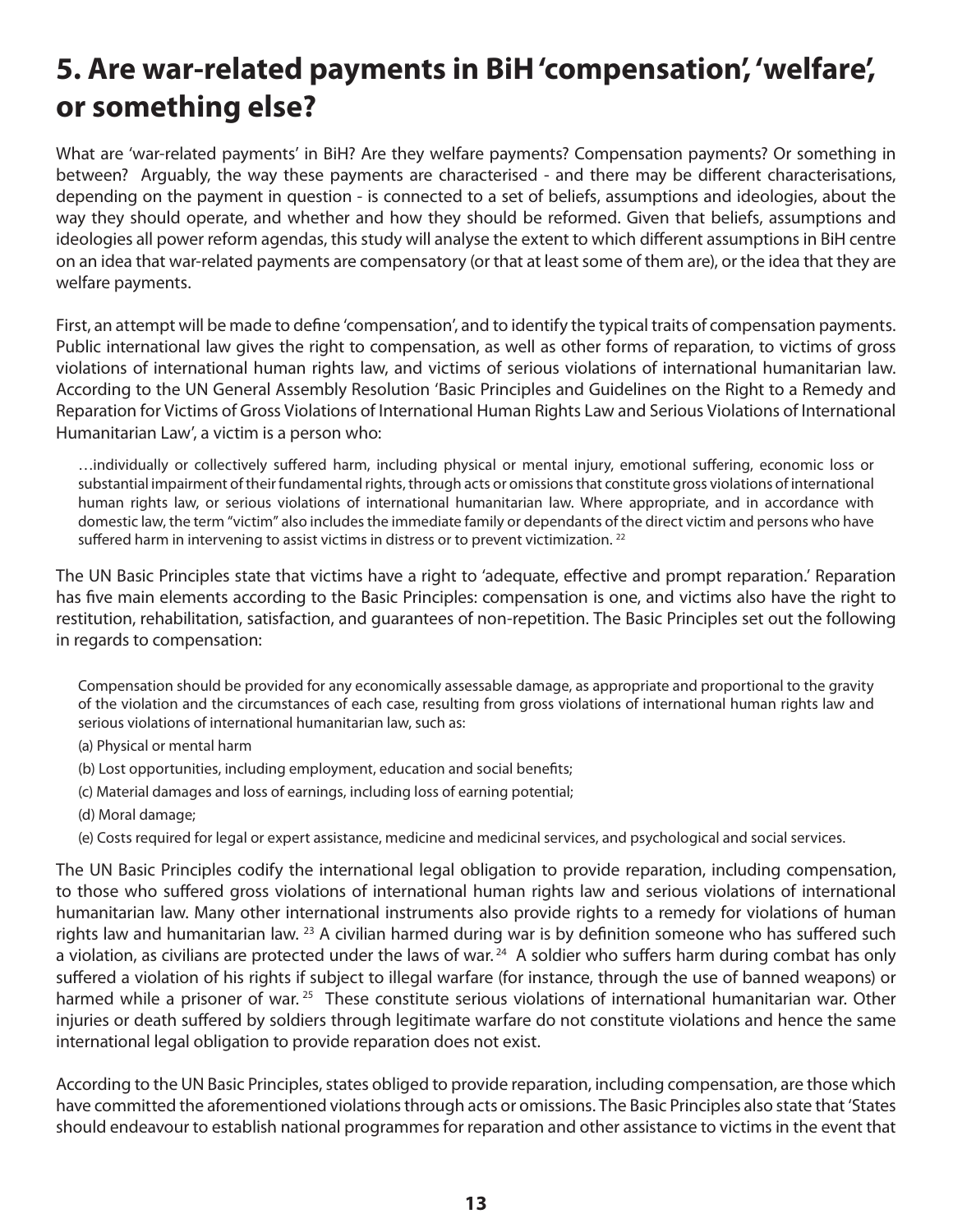the parties liable for the harm suffered are unable or unwilling to meet their obligations.' This provision is important in the BiH context, because it obliges the BiH state to provide reparations, despite the fact that the question of which state, states, or other entities, committed the violating 'acts' in BiH is a source of dispute. Transitional justice advocates also argue that the BiH authorities have a moral obligation to provide reparations to victims of human rights and humanitarian law violations, because the authorities had an obligation to protect the rights of BiH citizens during the war, and they failed to do so.<sup>26</sup>

Naturally, legal doctrine is not the only rationale for compensation, or for war-related payments more broadly. Compensation, especially in a post-conflict context, is as much a socio-political question as a legal one (or perhaps even more so). It follows that compensation, as an element of reparations in a post-conflict society, is usually offered through an explicitly-designed administrative scheme which is the product of negotiations and consultations with victims' groups and other stakeholders.

What are the basic characteristics of compensation payments? The answers differ according to the scale of the violations, but there are few easily identifiable features which are shared across borders. One is the tendency to award lump-sum payments, at least where administrative compensation schemes are established following mass violations of human rights.<sup>27</sup> There are, however, exceptions in the trend towards lump sum payments. Chile implemented a reparations program in response to violations by the Pinochet regime, which included a monthly 'reparations pension', as well as a one-time 'compensatory bonus' (the equivalent of a year's worth of the pension payments). <sup>28</sup> Importantly, victims in Chile were awarded this pension regardless of any other payments they were receiving, including social security benefits. Victims would continue to be entitled to the reparations pension regardless of changes in their circumstances, and specific assurances were made that the payment could not be taken away by the state.  $29$ 

While the purpose of payments is not a characteristic of the payments themselves, it is an aspect which may be an important indicator of whether payments are compensatory, or reparatory. Segovia states that 'the general aim of programs of reparation is political: recognition of the victims and acknowledgment of the abuses committed by the authoritarian regimes and/or by the groups in the conflict.<sup>' 30</sup> According to Issacharoff and Mansfield, reparations are 'closely related to a process of social reintegration of the victims. They involve both recognizing the victims as victims and citizens (i.e. as rights holders), and fostering civic trust and social solidarity.<sup>'31</sup> Issacharoff and Mansfield argue that the US September 11 Victims' Fund 'can only hesitatingly be described as a reparations program,' because the US Federal Government's main reason for creating the Fund was to stop victims bringing a rush of civil claims against the airline industry, and hence bankrupting it. <sup>32</sup> Of course, unless a payment is not created within the framework of an explicitly designed scheme, it might not be straightforward to identify the purpose of a payment. It could be said that this is the case in BiH.

Is the purpose of war-related payments in BiH to provide welfare assistance to the recipients? It is first necessary to look at the purpose and characteristics of welfare payments themselves. Welfare is perhaps most commonly known as 'government support to the poor, and particularly the free or subsidized supply of certain goods and services, for example, health and education.<sup>' 33</sup> European economists prefer the term 'social assistance', although they acknowledge that this term, too, has no 'fixed or universal meaning.' <sup>34</sup> Mataganis prefers this definition: 'social assistance is defined in such a way as to include all cash benefits, whether contributory or not, provided they are explicitly (or, at least, implicitly) income tested.' He also states, 'these benefits are usually funded out of general taxation, and are negatively related to income (higher benefits to lower incomes).'  $^{\rm 35}$ 

Allen emphasises purpose in his definition of welfare as 'payments to the poor, given as a last resort because they are poor.' <sup>36</sup> While alleviating poverty may be the most common purpose of providing welfare payments to individuals, there are other possible aims. These include to alleviate other forms hardship (including congenital or incurred disability); to give the recipient a means by which to live according to an acceptable living standard; and perhaps (in some societies) to redistribute wealth so that living standards amongst citizens are more equal.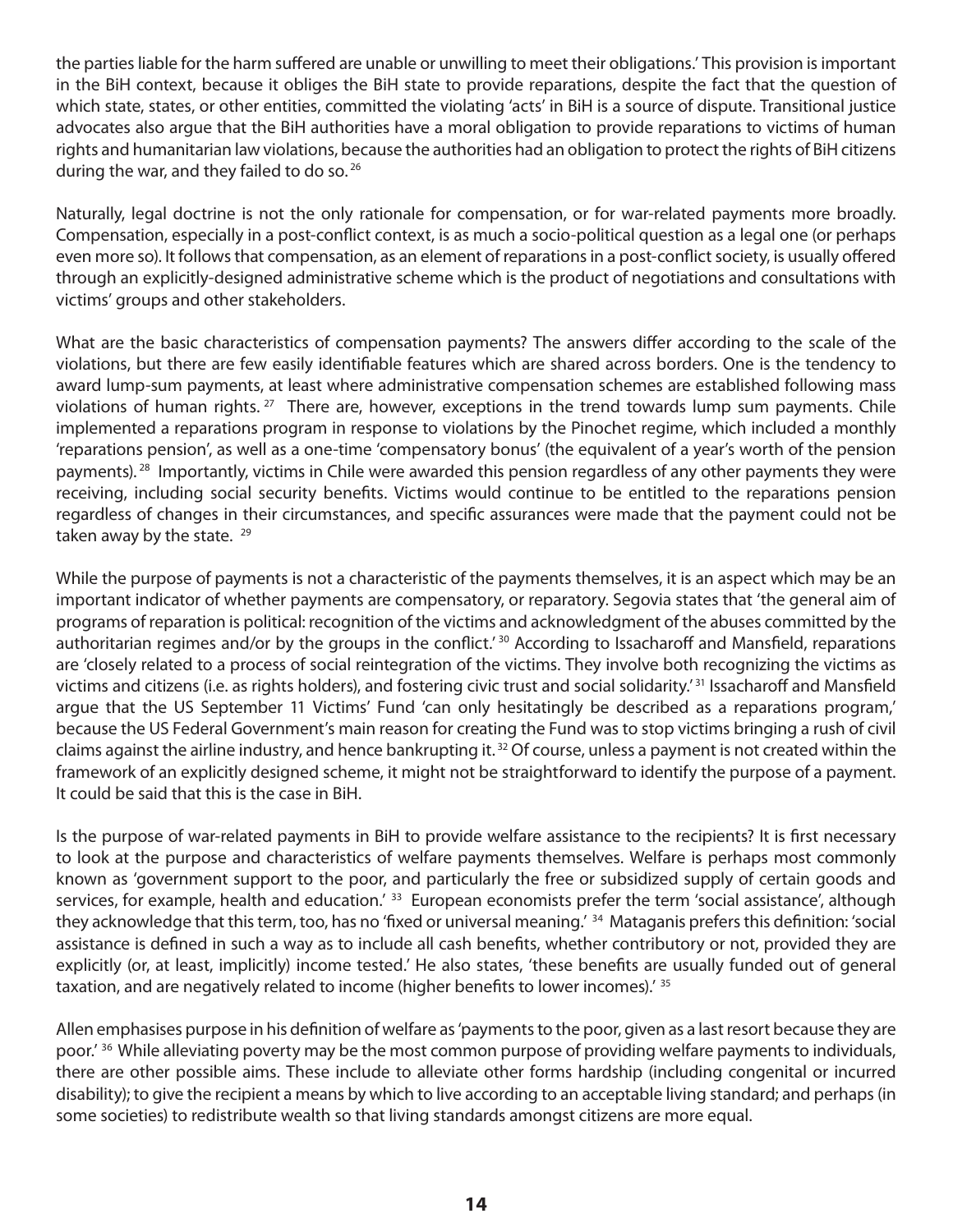The characteristics of welfare payments also vary according to their aim, the population they target, and the government which administers them. Most cash welfare payments (which provide income assistance) are dispensed as bi-monthly or monthly payments; there may also be other allowances or 'benefits' which are given as a lump sum once a year, or upon a change in circumstances (for example, the birth of a child).

Means testing is both a (typical) characteristic of welfare payments, and a way of defining what is a welfare payment. In their study of 'social assistance' in OECD countries, Gough et al focus on 'resource-tested benefits'. They identify a significant amount of variety in types of social assistance (or welfare) that exist in OECD countries. Of 'resourcetested' benefits, they identify 'poverty-tested' benefits; general means-tested benefits; 'tied' benefits which entitle the user to a specific service – such as housing assistance; and benefits aimed at specific groups of people, such as the elderly or disabled.<sup>37</sup>

Means testing, therefore, means that eligibility for payments is tied to the recipient's circumstances, and if these circumstances change, the recipient can lose the payments. The change in circumstances may be a rise in income level, or, for example, an improvement in health so that the recipient is no longer classified as 'disabled'.

### **5.1. The characteristics of BiH war-related payments, compared to general characteristics of welfare and compensation payments**

Given these definitions, and the general characteristics described above, what can be concluded about the nature of war-related payments in BiH? First, it is useful to compare some basic characteristics in tabular form. In order to analyse the empirical situation which gave rise to recent reform efforts, the BiH payments described are those which existed prior to the beginning of reforms in the second half of 2009. By highlighting the characteristics of these payments, it is also possible to draw some conclusions about the assumptions which motivated the reforms. Changes made to payments since late 2009 are detailed in section 7.

#### **Table 7**

#### **General characteristics of welfare and compensation payments**

|                                                                             | <b>Welfare/social assistance</b>                                                                                 | <b>Compensation for human rights violation</b><br>under international law                                                                                  |  |  |
|-----------------------------------------------------------------------------|------------------------------------------------------------------------------------------------------------------|------------------------------------------------------------------------------------------------------------------------------------------------------------|--|--|
| <b>Purpose</b>                                                              | To alleviate poverty; to provide a basic<br>income to someone who cannot work<br>because of disability, age, etc | To provide redress for wrong                                                                                                                               |  |  |
| Lump sum or ongoing payment?                                                | Ongoing                                                                                                          | Typically lump-sum, sometimes over two or three instalments                                                                                                |  |  |
| <b>Means-tested?</b>                                                        | Yes                                                                                                              | <b>No</b>                                                                                                                                                  |  |  |
| <b>Eligibility on basis of?</b>                                             | Income level; disability; old age                                                                                | Right violated (according to international and/or domestic<br>law)                                                                                         |  |  |
| Possible to lose payment, based on<br>change in income or disability level? | Yes                                                                                                              | No, because payment is based on the violation of a right<br>(something which cannot change, unless the person is found<br>to have given false information) |  |  |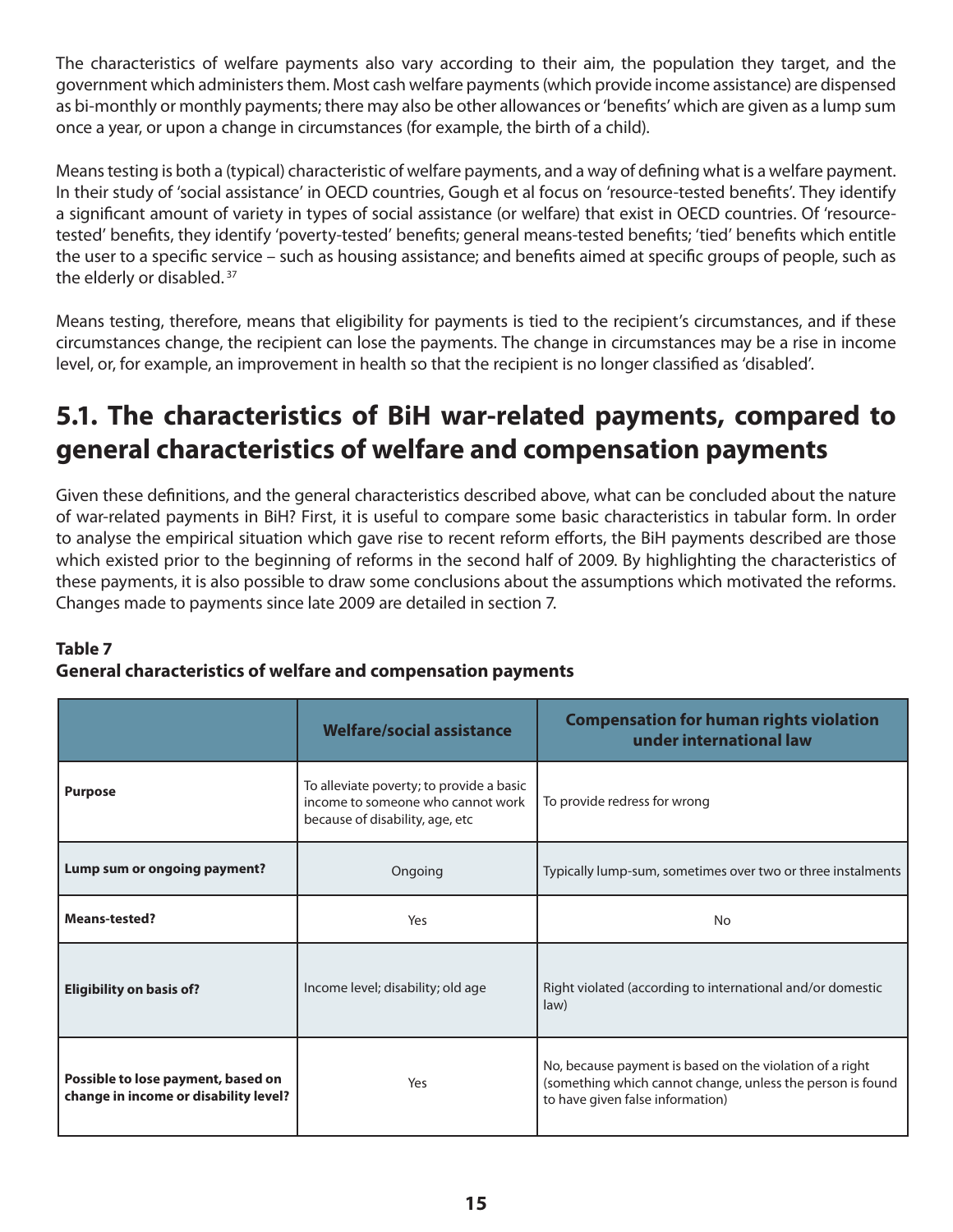#### **Characteristics of war-related payments in BiH**

Note: Republika Srpska and Federation payments are considered together unless otherwise specified.

|                                                                                | <b>Civilian victim</b><br>individual payment                                                                                                                      | <b>Civilian victim</b><br>family payment                            | <b>Disabled war</b><br>veteran individual<br>payment | <b>Veteran who was</b><br>killed, died or<br>disappeared -<br>family payment              |  |
|--------------------------------------------------------------------------------|-------------------------------------------------------------------------------------------------------------------------------------------------------------------|---------------------------------------------------------------------|------------------------------------------------------|-------------------------------------------------------------------------------------------|--|
| Lump sum or ongoing<br>payment?                                                | Ongoing                                                                                                                                                           | Ongoing                                                             | Ongoing                                              | Ongoing                                                                                   |  |
| <b>Means-tested?</b>                                                           | <b>No</b>                                                                                                                                                         | Yes (Federation).<br><b>No</b><br>Will be in RS                     |                                                      | Federation - partial<br>means testing.<br>$RS - No.$                                      |  |
|                                                                                | Level of physical disability<br>- except for victims<br>of sexual violence in<br>Federation                                                                       | Level of physical disability<br>of civilian victim                  | Military service<br>$+$                              | Military service of<br>veteran who was<br>killed or disappeared<br>$+$<br>(in Federation) |  |
| <b>Eligibility of basis of?</b>                                                | Victims of sexual violence<br>in Federation are eligible<br>on basis of right violated,<br>not physical disability                                                | $+$<br>income of family                                             | level of physical<br>disability                      | income of family<br>and level of physical<br>disability of veteran<br>who died            |  |
|                                                                                | Yes - based on change to<br>disability level, except for<br>victims of sexual violence<br>in Federation                                                           |                                                                     |                                                      | In Fed -Yes - based                                                                       |  |
| Possible to lose payment,<br>based on change in income or<br>disability level? | Victims of sexual violence<br>in Federation cannot lose<br>payment due to change<br>in disability or income,<br>because payment is not<br>tied to either of these | Yes - based on change<br>to disability level and/or<br>income level | Yes - based on change<br>to disability level         | on change to income<br>level:<br>in RS-No                                                 |  |

Before coming to some conclusions about the nature of war-related payments in BiH, it is also worth noting that, apart from war veterans in the Federation, administration over war-related payments is the responsibility of ministries which also have responsibility for payments which are explicitly welfare payments – such as unemployment benefits for the general population.<sup>38</sup> Legislation which governs civilian victims in the Federation, also makes provision for welfare payments to children in need, and non-war disabled people. <sup>39</sup>

It is also interesting to note how various transitional justice actors, and indeed fiscal reform actors, refer to BiH's warrelated payments. The IMF and World Bank refer to them as 'social transfers', or 'rights-based transfers', which casts them firmly in the category of social assistance or welfare. Amnesty International, in a 2009 report into the situation of victims of sexual violence in BiH, argues that the BiH state has not provided adequate compensation to victims, and refers to payments to civilian victims as 'social benefits which are related to their status as civilian victims of war.<sup>'40</sup> In 2006, the UN Office of the High Commissioner for Human Rights (OHCHR) made reform recommendations to BiH in which payments to civilian victims and war veterans were characterised as welfare payments, with references to war-related payments as 'personal disability benefits' <sup>41</sup> and 'pension benefits' as part of 'social protection.' <sup>42</sup>

However, the UNDP, which produced the 'Transitional Justice Guidebook for Bosnia and Herzegovina' in 2009, refers to payments to both civilian victims and disabled war veterans as 'compensation'. According to the Guidebook: 'The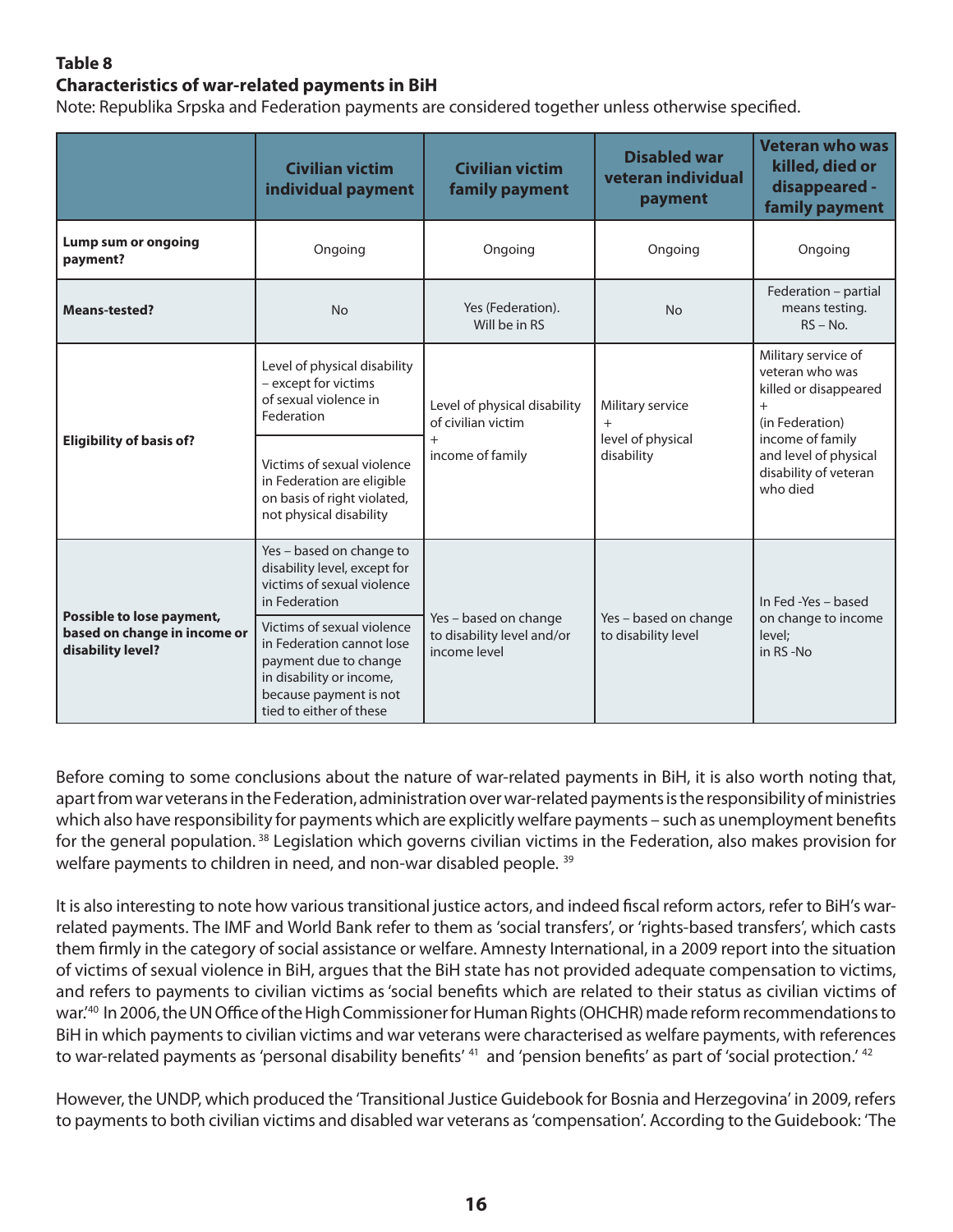basic method of reparation [in BiH] is compensation through administrative provisions set out in laws on civilian victims of war and disabled war veterans.' 43 Prominent civil society organisations like the Humanitarian Law Center and Documenta, also consider (some) war-related payments in BiH to be compensation. In their 'Transitional Justice in Post-Yugoslav Countries 2007 Report', payments to civilian victims are presented as compensation, and critiqued as such, while payments to veterans are not classified at all. <sup>44</sup> Clearly, there is no consensus about the nature of warrelated payments in BiH, even amongst actors which have a common interest in transitional justice mechanisms in the country.

### **5.2. What are war-related payments in BiH?**

It is evident that war-related payments in BiH are the product of a mix of principles and attributes. They are all ongoing, monthly payments. Payments to civilian victims and disabled war veterans and their families will continue for the duration of the recipients' lives (according to current laws), unless their level of disability changes, or, in the case of family members of civilian victims, unless their income changes.

With one notable exception, it is possible to say that war-related payments in BiH resemble neither compensation payments which are an aspect of reparations under international law, nor do they resemble welfare payments. To this extent, they do not adequately serve the purpose of either type of payment. The payments are not compensatory in the sense espoused by international law, because eligibility is not based on a right being violated. Eligibility is based instead on disability level, which may or may not correspond with an experience of being a victim of gross violations of human rights and serious violations of international humanitarian law. A civilian who suffered an injury due to warfare, but who recovered, is not eligible for payment, because she or he is not disabled. Similarly, a civilian victim or disabled war veteran who has been receiving payments but whose health improves, will lose her or his payment on the basis of the change in health. Families of civilian war victims in BiH qualify as the secondary victims described by the UN General Principles on the Right to Reparation, and hence have a right to reparations. However, the payments they receive upon the death of their family member can also be lost because eligibility in based on income.

Eligibility for payment, in the case of disabled war veterans (and indeed, demobilised soldiers) is based on participation in the war as a member of the armed forces. These people receive payments regardless of whether their disability is a result of violation under international law, one which would give rise to a right to compensation. Payments to war veterans in BiH, therefore, clearly do not fit the mould of compensation, at least in the sense required by international law. Similarly, payments to family members of disabled war veterans and soldiers who were killed or who disappeared, are made regardless of whether the death, disappearance or disability were the result of a violation.

The exception to this characterisation of BiH war-related payments, are Federation payments to victims of sexual violence. Eligibility for this type of payment is based on the violation itself (sexual abuse or rape), and victims do not have to prove disability. The fact that they do not have to prove disability also means that their eligibility cannot be lost through a change of circumstances, and, like other civilian victims who receive individual payments, the payments are not (currently) subject to income restrictions. Ironically, these payments to victims of sexual violence in the Federation stand out, at least theoretically, as the most 'compensatory' in nature. This is despite the fact that, according to research by Amnesty International, adequate compensation has not been provided. 45

War-related payments in BiH also do not meet typical criteria for welfare payments, which is of course why they are the subject of reform proposals by international financial actors. Only payments to families of civilian victims are means-tested. Eligibility is not based on disability alone (and it is worth noting that non-war disabled people in BiH qualify for vastly different payments), but is of course linked to war service or experience. Similarly, family members of disabled war veterans qualify for payments, even though it is not typical in disability policy for families of disabled people to receive separate payments.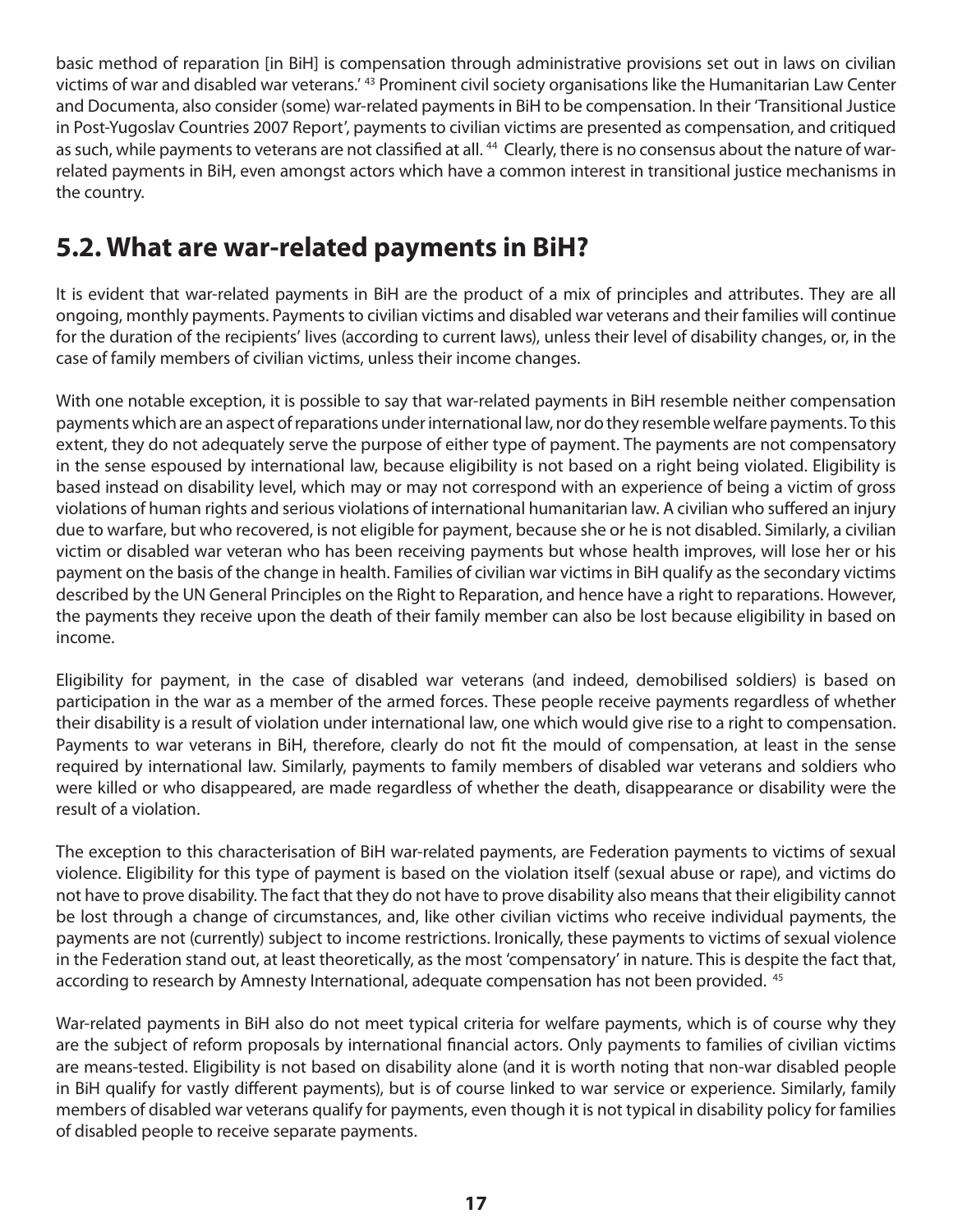### **5.3. Why the nature of BiH war-related payments matters**

War-related payments in BiH are clearly a curious hybrid of the intents and characteristics of both compensation payments, veterans' benefits (which are neither compensation or 'welfare', but more akin to a remuneration for service) and welfare payments. Arguably, this particular hybrid quality means that the payments fail to fulfil the typical purposes of any of these types of payments: welfare, veterans' benefits, or compensation for human rights and humanitarian law violations. The question is then, which type of payment should current BiH payments resemble? Certainly, no country should operate without a valid social security system, which extends basic support to vulnerable people in need of income assistance and other forms of help. However, it is also clear that BiH has an obligation under international law to provide reparations - of which compensation is one element - to victims of serious violations of human rights law and gross violations of international humanitarian law. In addition, as a matter of domestic policy, BiH (like other former Yugoslav states), inherits a tradition of providing monetary 'benefits' to war veterans which are significantly greater than any payments offered to civilians who suffered during war.

Recognition of the varying assumptions which underpin policy over war-related payments in BiH would seem to be an important step towards untangling the awkward knot of principles which make up the current payments 'system'. Reforming the current war-related payments so that they resemble welfare payments will not stop calls for reparations and compensation, nor will it fulfil BiH's international human rights obligations. Likewise, the social situation in BiH may become even more desperate, and all BiH citizens even more embittered and resentful of those who receive war-related payments (particularly of veterans) if a proper social safety net, unrelated to war service or experience, is not set up. While clearly there are important decisions to be made about how to distribute resources in BiH, the first step, it seems, should be to have clarity in what is being discussed, and to interrogate assumptions about the purpose of (different types of) war-related payments, rather than confusing them.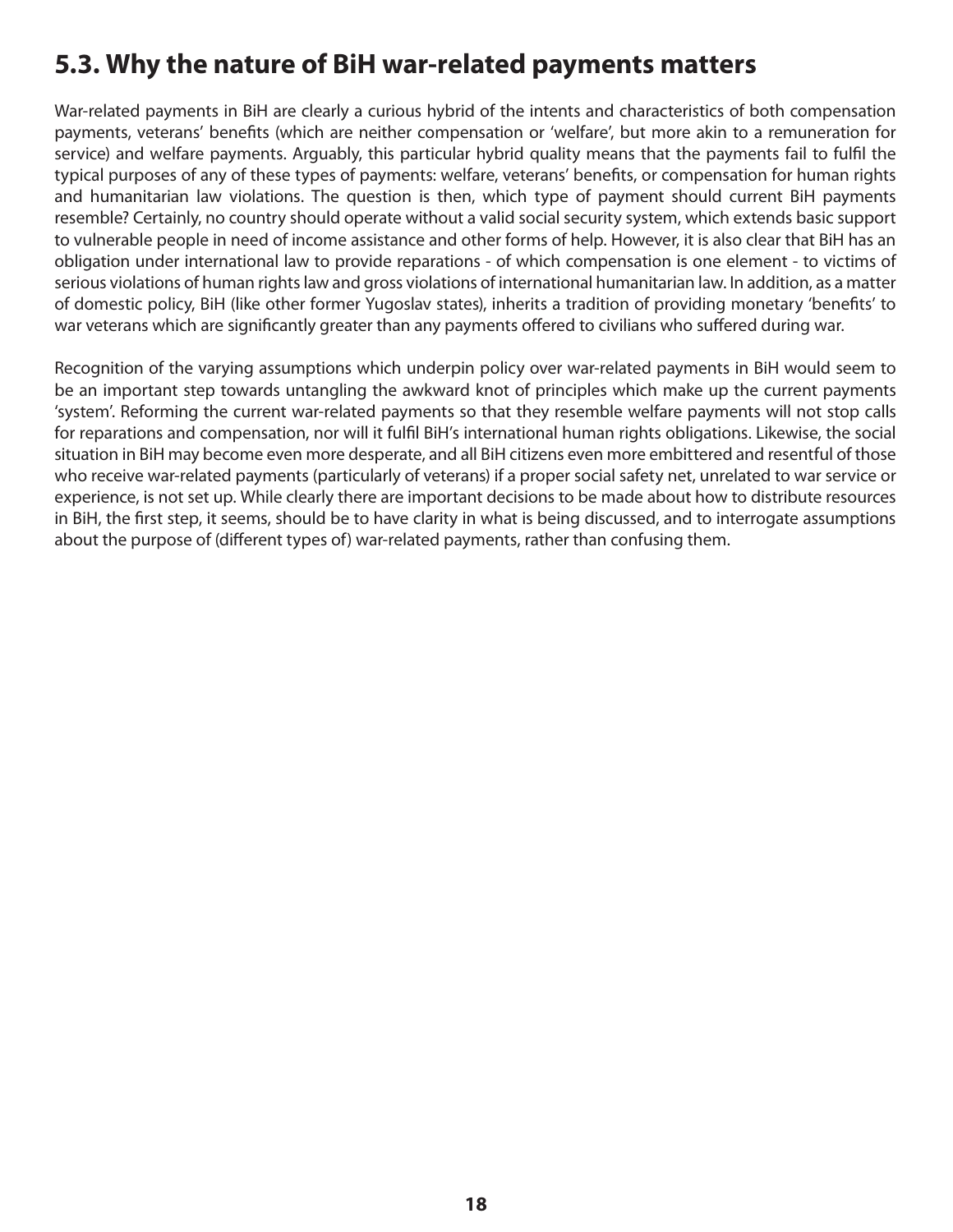# **6. The role of the IMF and World Bank in war-related payments policy in BiH**

The IMF and World Bank have entered into loan arrangements with BiH since the end of the 1992-1995 war, and their influence on war-related payments policy in the country is not new. In a 2002 report, the World Bank expressed concern about the unsustainably high rate of GDP allocated to veterans in the form of payments and other allowances (3-4% of GDP), and recommended reduction of payment amounts, reform of eligibility criteria, institutionalised checks of recipients' eligibility, and 'integration of data recording on veteran and family beneficiaries and expenditures under a single registry.' 46

According to the UNDP's Transitional Justice Guidebook:

In 2002, the World Bank initiated negotiations with entity governments to adjust current budgetary allocations for social benefits as a prerequisite for BiH to have access to WB financial programmes. During these negotiations, the WB gave the following recommendations to entity governments: the minimum percentage of bodily disability should be increased from 20 to 50 in terms of exercising the rights for disabled war veterans; entities should not prescribe rights which they cannot meet so as to avoid the growth of internal debts; and a maximum of 20% of the total budget should be allocated for social benefits, as a standard (including benefits for civilian war victims and disabled war veterans). $^{47}$ 

According to the UNDP, the RS Government implemented some of these recommendations, while the Federation Government ignored them, which meant that BiH failed to meet the World Bank's requirements, and negotiations to implement the financial programmes were abandoned.<sup>48</sup>

Suada Hadžovič, former Federal Minister for Veterans' Affairs stated that in 2002, the World Bank recommended that payments to former soldiers be conditional on any other payments they received, and payments received by their families. Hadžovič said that complying with this recommendation would have required the Federation to stop payments to 45,000 former soldiers – something the Federation Government declined to do.<sup>49</sup>

### **6.1. Conditions of the current IMF and WB loans**

On July 8, 2009, following several months of negotiations, the IMF formally announced the approval of a \$USD1.6 billion loan to BiH in the form of a 'Stand-by Arrangement' valid from July 2009 to June 2012.<sup>50</sup> The first instalment of \$USD282 million was transferred soon after the approval, with the remainder to be dispensed every three months, pending reviews by the IMF of whether the BiH authorities had enacted promised reforms.

As is usual procedure, the BiH authorities had previously formally requested the loan by sending a 'Letter of Intent' to the IMF. Once it was approved, the letter formed the conditions of the SBA, along with the Technical Memorandum of Understanding. 'Letters of Intent' are secured by the IMF through negotiations with the national authorities of a country which has requested a loan, and form a plan for how to meet monetary and budgetary targets. The BiH authorities' letter includes various promises for reforms to war-related payments policy.

On April 8, 2010, the World Bank publicly announced its approval of a \$US111 million 'Development Policy Operation' (DPO) for BiH – also a loan. <sup>51</sup> According to the WB, the 'focus of the reforms supported by the DPO is to strengthen the targeting of a wide array of cash-transfer programs to families and individuals, to better reach the most vulnerable in BH.' The cash-transfer programs in question include the same ones targeted by the IMF – on other words, warrelated payments. Also in early 2010, the World Bank approved \$US15 million to 'strengthen the institutional capacity necessary for implementation of the reforms, and to provide employment services to active job-seekers among vulnerable groups.<sup>' 52</sup> Clearly, both international financial institutions exercise significant influence over reforms to war-related payments, at least in the short-term.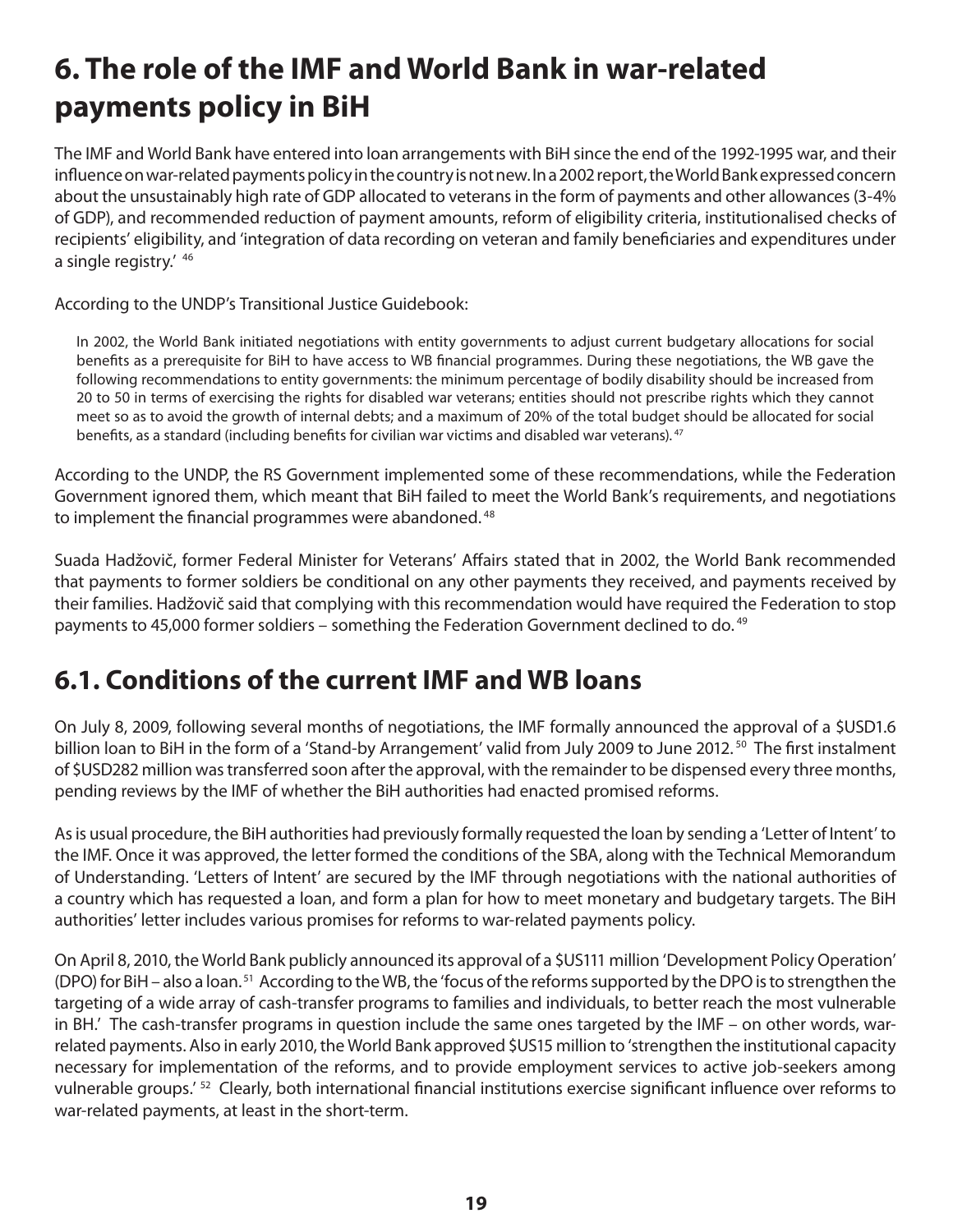To understand recent and future changes to war-related payments policy in BiH, it is necessary to look at the provisions of the Letter of Intent delivered to the IMF by the BiH authorities, which outlines a reform agenda which is also supported by the WB. According to the Letter of Intent  $^{53}$ , the BiH authorities intend to:

- (i) strengthen fiscal policy to reduce the government's financing needs and improve medium-term fiscal sustainability;
- (ii) exercise public sector wage restraint;
- (iii) undertake structural fiscal reforms aimed at reforming the system of transfers and strengthening public finance management;
- (iv) adopt a coordinated approach to ensure financial sector stability; and
- (v) promote other structural reforms that would safeguard competitiveness and ensure the stability of the CBA [Currency Board Arrangement]

The reform of the so-called social transfers system was one of the key measures promised by the authorities. The necessary measures differed by entity, and entailed cooperation with the World Bank. The Federation Government proposed a series of measures:

The Federation government will undertake a comprehensive reform of its rights-based benefits system, in consultation with the World Bank. We understand that making reforms of the current complex system will take time; and we intend to phase out the revision of the various laws over the next 18 months. As a first step, by end 2009, we intend to:

- (i) eliminate special unemployment benefits granted to demobilized soldiers by allowing the sunset clause to expire;
- (ii) introduce a maximum income threshold for eligibility for civilian and veterans benefits;
- (iii) reduce all civilian and veterans' benefits by 10 percent and eliminate indexation; and
- (iv) reform war veterans' pensions.'

Over the medium term, we will seek the assistance of the World Bank to undertake a comprehensive income and property census and introduce means-testing for all civilian and war-related benefits.

Republika Srpska authorities agreed to a similar goal, although their promises were not so specific (perhaps reflecting the fact that RS was in a better fiscal position):

In the RS, the central government will reduce spending on…

(ii) veteran and disability benefits, by streamlining eligibility criteria and improving targeting

Both entities promised to augment the changes to 'rights-based benefits', with changes which would 'ensure the protection of the poor'. According to the Letter of Intent: 'We understand that our adjustment program may have an impact on the vulnerable groups of our population. Thus, we will reform the social safety net to ensure the protection of the poor.' The Letter offers no other details of how the 'social safety net' will be reformed, beyond a statement that the authorities will work with the World Bank to make sure public funds 'target' vulnerable groups.

According to news reports, the total amount that needed to be shaved from the budget in the Federation was 414 million KM, while Republika Srpska needed to save 146 million KM.<sup>54</sup> It was clear from the outset that the Federation was faced with the greatest hurdles in implementing reforms to war-related payments.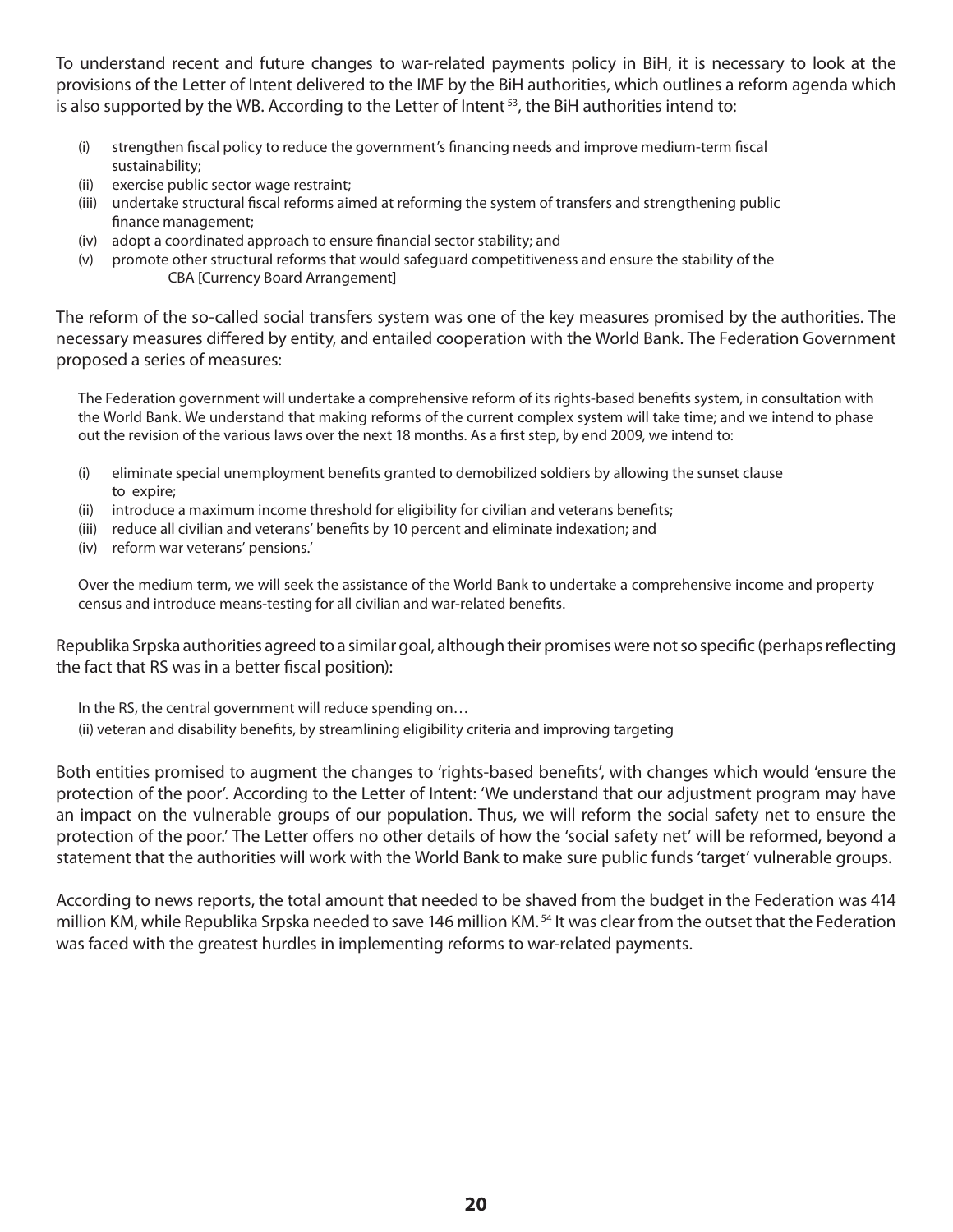# **7. Reforms to war-related payments since 2009**

By tracking practical progress towards the reform of war-related payments policy in BiH, it possible to highlight contradictory views about the purpose of the different payments, and also to consider the extent to which this affects the climate for transitional justice efforts in BiH.

The contradictory – or perhaps more accurately, radically opposing – views about changes to payments were evident even before the IMF Stand-by Agreement became official. Angry at the proposed 10% cut to veterans' and civilians' payments in the Federation, disabled war veterans and family members of fallen soldiers protested violently outside the Federation Government building in June 2009. In response, the Federation Government sought to exclude changes to payments for disabled war veterans and their families from the list of promised reforms before the SBA was approved.

However, the IMF refused to agree to such a change, and the Federation's leaders were left to ponder their options. Local and foreign media relayed the dire warnings of Federation politicians like Finance Minister Bevanda that if the country did not secure the SBA, the Federation would face "financial collapse, that is equal to a suicide", and predicted that the entity would be bankrupt by September or October. 55

With the all-inclusive 10% Federation budget cut still in the Letter of Intent, the IMF approved the SBA on July 8, 2009, and released the first transfer soon afterwards. Although the 10% cut was supposed to have been made by the end of May 2009, it was not until July 30, 2009, that the Federation Parliament passed the promised savings law, which shaved 10% from all payments from the budget, and established that the planned 2009 budget for warrelated payments would be reduced by 10%. How the savings would be achieved from the war-related payments budget, was left to subsequent legislation to establish.<sup>56</sup> Federal politicians agreed to continue consultations with veterans' organisations to work out a plan for how the savings would be made.

However, negotiations in the next couple of months did not satisfy members of some veterans' organisations, and violent protests followed again. After a two-day protest in which demonstrators destroyed part of a fence which separated them from the parliament building, an emergency parliament session which went ahead without Premier Mujezinovic, as well as members of whole parties) struck down the 10% cut in benefits as well as the abolition of the law granting special payments to decorated veterans.<sup>57</sup> "The essence of our requests is for the parliament to respect legislation it had passed, to respect soldiers,"' Reuters cited a decorated war veteran and protest leader as saying.<sup>58</sup> The backflip by the Federation Parliament was condemned by IMF representatives, as well as the state and RS policitians, and the Federation Premier and Finance Minister.

Later in the year, the Federation Parliament did succeed in passing legislation which stipulated that audits of warrelated payments to war veterans would be conducted. Although the law came into force on December 30, 2009, it introduced only the principle of audits. The details of how these audits would be conducted, were to be specified in additional legislation which would be in place by January 1, 2011, in line with the SBA conditions. <sup>59</sup> According to news reports, the initial plan was to audit the entitlements of 110,000 veterans over 18 months.<sup>60</sup>

In Republika Srpska, proposed reforms to war-related payments were also controversial. A bill was introduced to the entity's Parliament in December 2009, which proposed the elimination of additional payments to decorated soldiers, and the introduction of means-testing of all veteran's payments (two measures recommended by the IMF and WB). However, the RS Parliament only passed amendments which introduced limitations for establishing rights to monthly payments for disabled soldiers with 50% or less disability, and means-testing only for veterans who had sources of income other than the war-related payments. <sup>61</sup> Debate over how to reduce spending on payments to civilian war victims failed to produce agreement.

At the same time as the governments of both entities were debating means-testing for payments to former soldiers,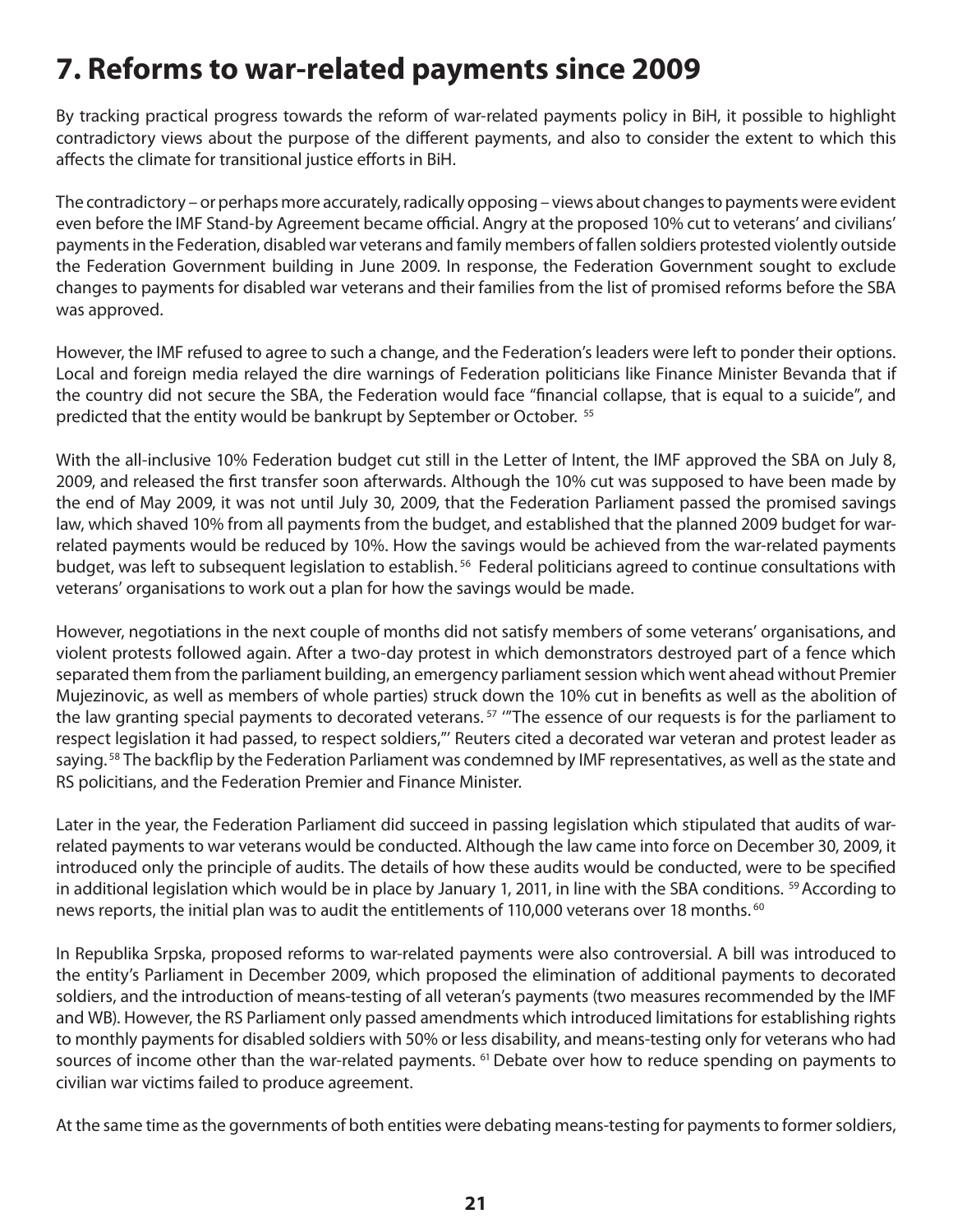veterans' organisations in the Federation vowed to prevent the introduction of means-testing, by any means possible. They made frequent references to the debt the Bosnian state owed veterans, without which it would not exist. A January 2010 statement by the Union of Disabled War Veterans said that its members would 'protect their population by all available means and mechanisms, which had built the foundations of the BiH state using parts of their bodies.<sup>'62</sup>

In February 2010, veterans groups and their families pressured Federation parliamentarians to sign a promise that they would not even debate veterans' laws which introduced means testing, and which would confirm the end of payments to demobilised soldiers. The parliamentarians refused to sign. Other veterans' groups threatened radical measures if the reform laws were passed. A representative of the Union of Soldiers Awarded the 'Golden Lily' stated that the organization would 'create blockades of all public institutions in the Federation, from federal to cantonal and municipal institutions.' 63

Despite the threats from veterans' associations, the Federation laws were passed in late February 2010. A law amending the main veterans' law introduced the principle of means-testing for disabled war veterans who had less than 60% disability as well as for recipients of military family payments. These payment recipients had to submit applications to have their income status confirmed by the end of 2010, in order to continue receiving payments.  $64$ Means-testing was also introduced for all decorated soldiers who received special payments.<sup>65</sup>

Another law confirmed the expiry of the Law on the Rights of Demobilised Soldiers and Their Family Members, which had offered special unemployment payments to demobilised soldiers from January 1, 2007 (for a maximum of three years, depending on military service).<sup>66</sup> Subsequently, the last of these payments to former soldiers, was finalised on April 30, 2010. Although their monthly payments were cut, the expiry law did stipulate that these former soldiers would continue to enjoy other 'non-material' rights, including priority in employment, priority in receiving loans to encourage self-employment, basic healthcare, housing assistance, and other advantages. Soon after, the IMF approved the second tranche of the SBA, which had been contingent on the passage of the

reform laws.

The most dramatic response to these reform measures occurred on April 21, 2010, when a protest in front of the FBiH Government building in Sarajevo, led by war veterans, turned violent. According to news reports, of the several thousand people who attended the protest, approximately 70 people were injured, including several police officers. Government offices were torched and windows smashed, with damage to the building later estimated to be significant – including damage to the computer centre which contained records of payment recipients. <sup>67</sup>

According to news website Balkan Insight, after the FBiH Parliament passed the reform laws in late February, the FBiH Government agreed to apply means-testing to all budget beneficiaries. The protestors claimed that this had not been done, and that the Government was in fact considering further cuts to veterans' payments.' <sup>68</sup> One disabled veteran who took part in the protest, carrying a banner which read, 'Government = Elite of Bandits,' commented to Reuters, '"We who went to war barefooted and hungry are still penniless today but have a new burden - they are preventing us from sending our children to schools."' Another veteran commented, '"We are ready to bear our part of the burden to ease the impact of the crisis but everybody else should do the same."<sup>69</sup>

Veterans associations continued to lobby the Government after the April protest which made headlines all over the world due to the scale of the damage which resulted. The veterans' demands centred on the reinstatement of special unemployment benefits for demobilised soldiers, and the application of means-testing to everyone receiving government money.

Ahead of a meeting with veterans' leaders in the aftermath of the violent April protest, the Federation Premier Mustafa Mujezinovic stated that if the Government did not stick to its plan to cut payments to 20% of veterans – those with the highest total incomes – that the SBA would be in jeopardy. He stated the Government would work to create an audit law which would weed out the 20% of veterans' payments recipients who had the highest incomes.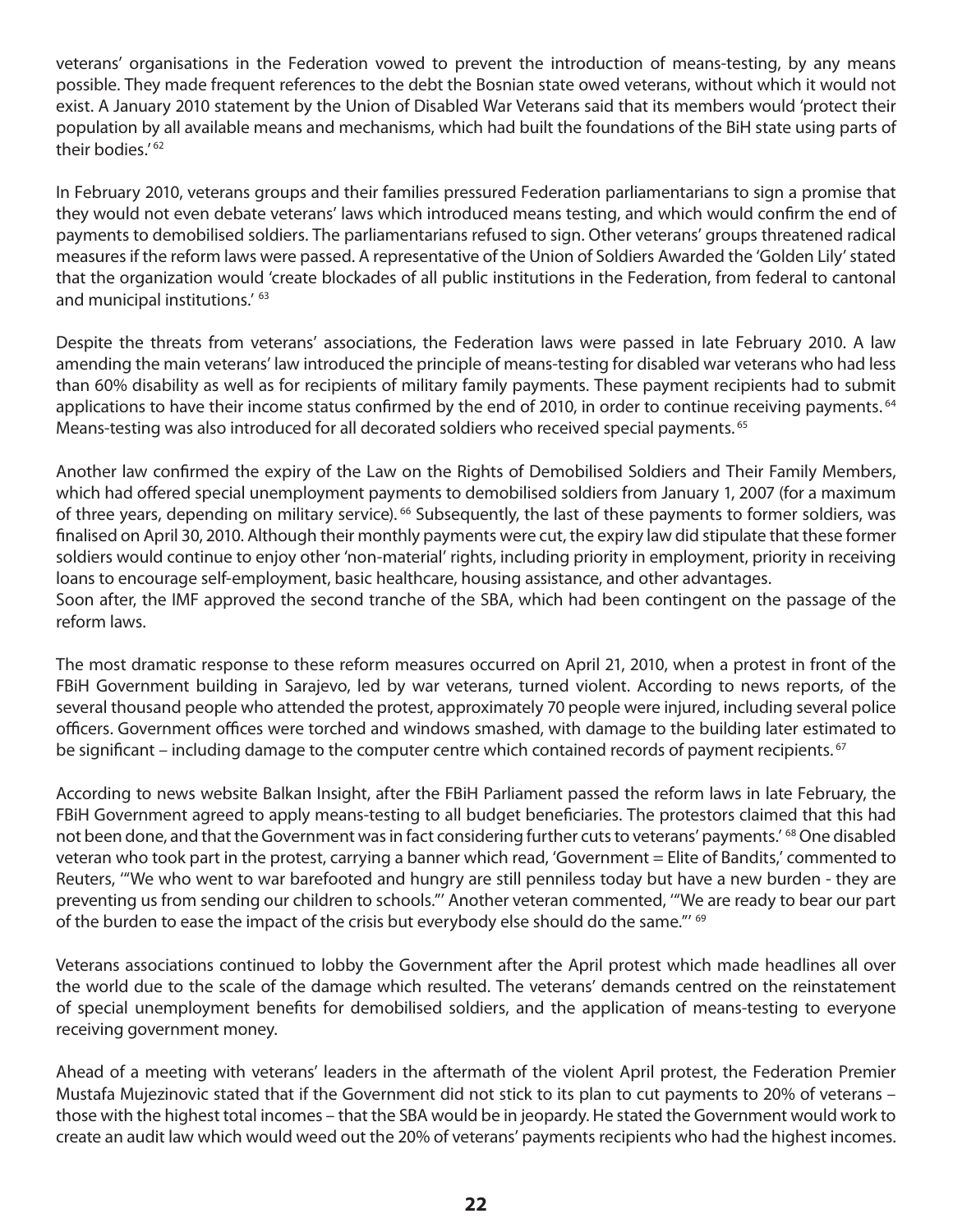The response of veterans' representatives highlights the differing conceptions of the payments in question. Izet Ganic, president of the Organisation of Families of Fallen Soldiers in the Federation, stated to Radio Free Europe:

What I don't understand is – someone who says that the wife of a soldier who was killed has an income of two and a half thousand marks and so she doesn't need the disability payments. The disability payments are compensation, a compensatory right. If her husband was alive, he would receive two and a half thousand [marks] and there would be no means testing. <sup>70</sup>

The Premier addressed the issue in a different fashion:

People want to defend the interests of the entire group [of veterans], including those who receive total payments of four, five, six thousand marks, because there are people who are really well-off and receive payments, and there are people who have their own companies. I think it isn't fair for a company manager or enterprise owner to receive 200-300 marks from the government, to take that from the poor. I think that isn't acceptable, and it isn't an acceptable solution. However, a medal remains a medal even if there is no money behind it.<sup>71</sup>

Arguably, what is at stake in relation to veterans is recognition of the role they played in defending citizens, and indeed in defending state(s). Whether this recognition is best afforded through monthly financial payments is an open question, but what is apparent is that the dispensing of payments to veterans in BiH has not been accompanied by adequate rehabilitation and reintegration into the rest of society.<sup>72</sup> Unfortunately, this (and the creation of unsustainable fiscal policy) has led to a situation in which the public image of veterans of the 1992-1995 war increasingly centres not on their service and sacrifice, but on an idea that they are dragging down the economy and the country. It is difficult to not conclude that this will lead to further embitterment of a sizeable portion of the BiH population. Not only that, but because of the pressing need to overhaul their cost to the budget, and certainly because of their numbers and vociferous and violent protests, veterans continue to dominate the BiH authorities' war-related payments agenda, unintentionally squeezing out other themes, such as the aptness and scope of civilian victim payments, from public and media airtime.

All of this seems to be quite a retrograde environment for transitional justice efforts in BiH, particularly for those which advocate for reparations, adequate compensation, and appropriate ways of dealing with the past in order to foster future peace. Clearly, BiH (and particularly the Federation) has come to a point where quite radical fiscal reforms need to be made, including to war-related payments, but it also seems that there is a need to address the issues surrounding war-related payments in a holistic way. It could perhaps be done by incorporating the expertise, opinions and concerns of transitional justice actors and stakeholders, to create a separate strategy for war-related payments (including their financing), and working on the conceptual and practical disentangling of compensation payments and veterans' benefits from welfare payments. The disentangling of different payments is not just an issue of budgetary coherency, but it also an issue deeply connected to the recognition due to victims, and the recognition due to veterans, as part of a state's obligations towards its citizens, and as a means to moving into a peaceful and just future after conflict.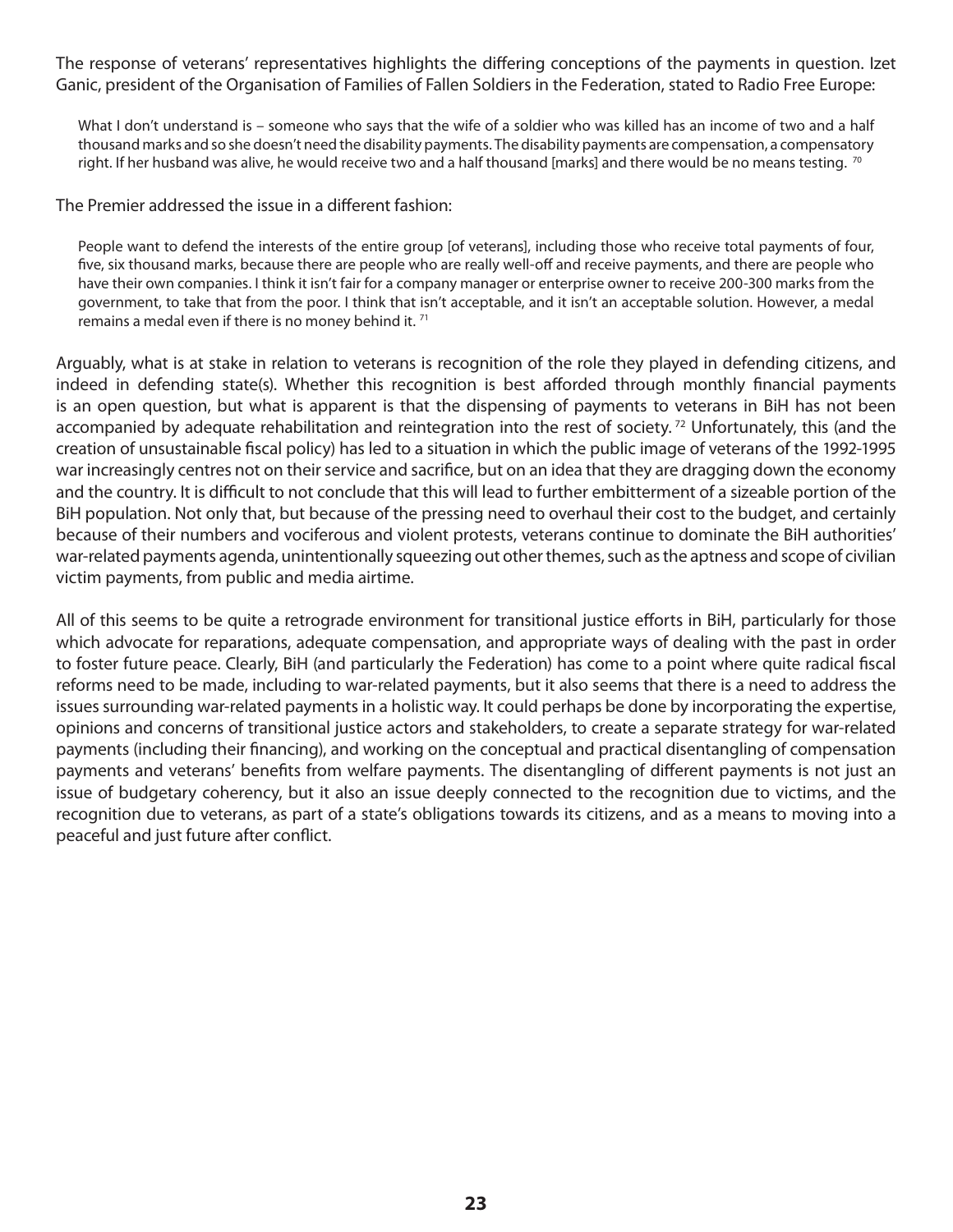# **8. Selected issues for further policy development**

The large proportion of public expenditure dedicated to war-related payments is not, of course, the only aspect of policy in this area which has met with criticism. Other aspects of policy are also of questionable efficacy. Selected issues relevant to future policy development are highlighted here.

### **8.1. Differences in payments to civilian victims and disabled war veterans**

The vast discrepancy between payment amounts given to disabled war veterans, compared to those given to civilian victims, even where the harm may be similar (for example, for an amputated leg), has been heavily criticised. One reasons for this favoritism is the continued legacy of Tito's laws which rewarded Yugoslavia's Partizan soldiers after WWII; another reason is political pandering. The population of former soldiers is large, well-organised and has extensive political power as a voting block. BiH politicians at all levels of power have actively courted their votes since the end of the war with successive proposals for (arguably) favorable legislation. Moreover, many members of parliament and members of the government's civil service are former soldiers themselves, and hence it has been in their personal interest to ensure favorable legislative conditions to which they themselves, in some circumstances, are then entitled.

Human rights organisations, victims' organisations and international agencies have repeatedly recommended that the discrepancy between payments to civilian war victims and disabled war veterans be reduced, with some arguing for the equalisation of payments. Amnesty International, in a report released in 2009 which focused on the plight of victims of sexual violence in BiH, characterised the discrepancy as discrimination and recommended that the BiH authorities 'remove discrimination in the level of social benefits available to survivors of war crimes of sexual violence in comparison to war veterans.<sup>'73</sup>

Other agencies recommended that non-war disabled also be considered when revising legislation for war-related payments. In 2006, the UN Office of the High Commissioner for Human Rights (OHCHR) recommended that legislation be amended to 'equalise rights and amounts of disability pensions of disabled war veterans, civilian war victims and all other persons with disability.' 74

While these recommendations stem from the justifiable concern that payments to disabled war veterans are monopolising the BiH budget to the extent that other vulnerable groups are suffering, the recommendations also seem to be logically questionable, or at least, exhibit the same shaky assumptions upon which the entire warrelated payments system in BiH is based. The Amnesty position assumes some fundamental similarity between the situation of civilian victims, and that of disabled war veterans. Certainly, members of both groups were harmed by the war. Most were disabled physically. However, if physical disability is the basis for equal treatment, then why should non-war disabled people not be included in claims for equal payments?

The OHCHR position includes all disabled people, and also favours equalisation, but then the vexed question returns: if all disabled people should receive equal payments, then does that mean that all of these payments are 'welfare' payments, that is, that the connection to war is not relevant? That these payments are not compensatory?

The logical next step, it seems, is to identify the purpose of the different payments, and one is therefore again confronted with definitional issues which need to be resolved in order to know the nature of the problem. This paper certainly does not argue that the discrepancy in payments for civilian victims and disabled war veterans should be maintained, but it does argue that fundamental questions about the purpose and nature of all BiH warrelated payments need to be addressed, which will then inform policy recommendations about how to change them.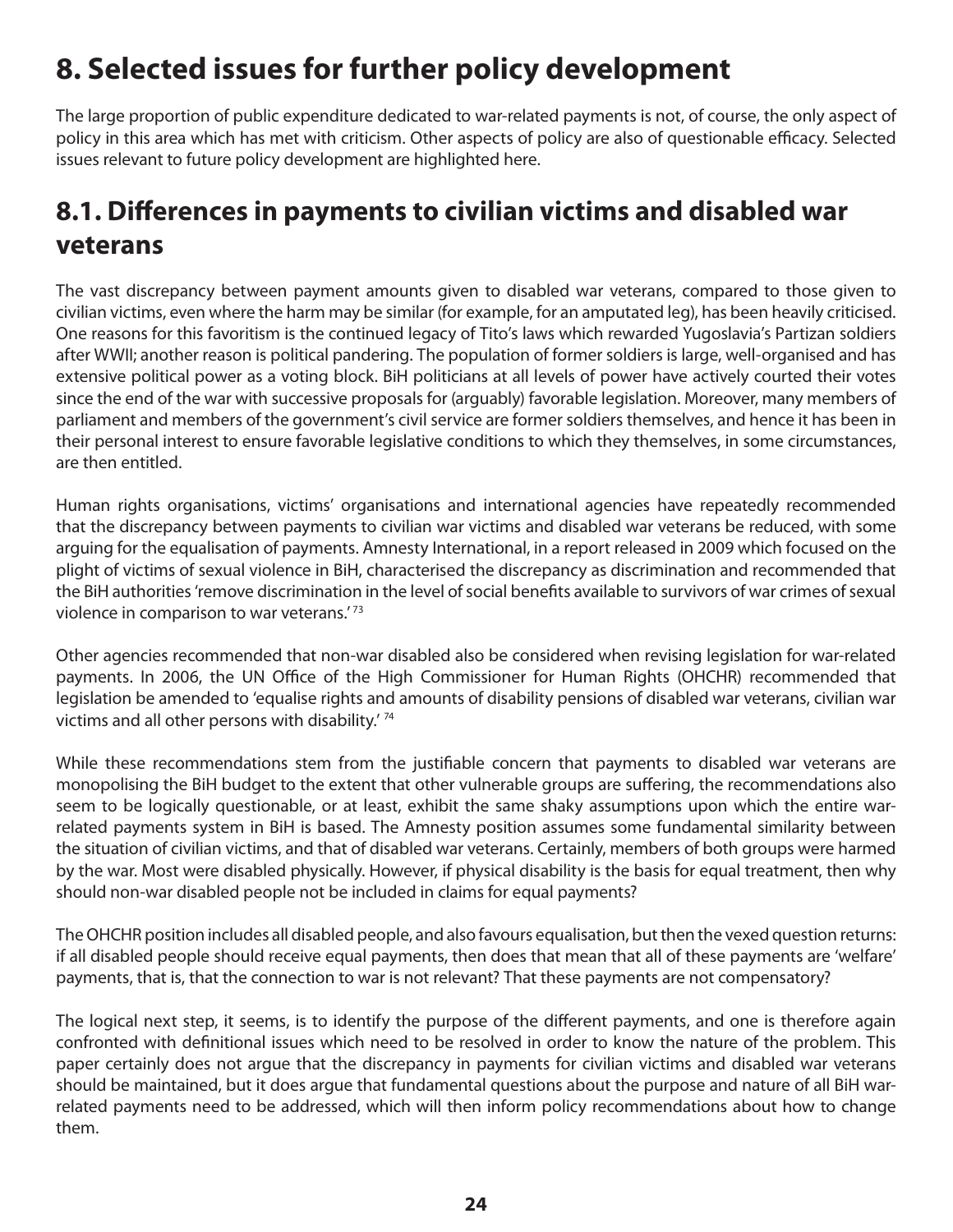### **8.2. Fraud and error in determinations of eligibility for payment**

Clearly, a major blight on the system of war-related payments in BiH is the issue of fraud – the wrongful approval of payments to people who are not legally entitled to them, or approval based on fraudulent documents or claims. High levels of fraud have been cited by BiH politicians, media outlets, and international financial institutions. Due to the much higher payments rates available to disabled war veterans, the consensus seems to be that the bulk of this fraud has been perpetrated by those claiming disability payments under war veterans' legislation. According to Orhan Niksić of the World Bank in BiH, the figure regularly circulated is a fraud rate of between 20 to 30% amongst disabled war veterans claiming payments. 75

However, before 2009, the absence of comprehensive or verifiable auditing procedures meant that these allegations remained allegations (or estimates); and conversely, the lack of audits was a principal reason for the suspected high rate of fraud. Republika Srpska began an entity-led auditing process in 2009, while the Federation, at the time of writing, was yet to make significant progress in establishing effective auditing procedures.

### **8.3. Auditing in Republika Srpska**

The RS Government approved an audit 'action plan' in June 2009, and a Central audit commission was established soon afterwards. According to information obtained from the RS Ministry of Labour and the Protection of Veterans and the Disabled, the commission began work in July 2009, supervising the administration of individual and family disability payments in all RS municipalities. Commission members also became acquainted with the work of all municipal veterans' organisations. The veterans' organisations were ordered to identify members whose military service they believed was not accurately categorised, and to refer these opinions to the municipal authorities.

At the same time, the Ministry checked documents which certified the death, murder, disappearance, wounding or injury of a former member of the Republika Srpska Army. The municipal authorities were ordered to conduct checks of family payments, and individual payments for all those with disability classifications of 60% to 100%. According to the Ministry, the commission supervised the municipal authorities' checking of 13,897 cases of payments to disabled war veterans with 60% or greater disability; and 19,280 cases of payments to families of disabled war veterans; making a total of 33,177 cases checked.

Of these 33,177 cases, 7,431 (22%) were found to have flaws. Of the 7,431 flawed cases, 5,699 cases were allocated to the Ministry for audit; and 1,732 cases were assigned to municipal authorities for correction of the shortcomings – specifically, municipal medical commissions had to re-assess the disability levels of the war veterans in these cases. This reassessment resulted in changes in the rights, or elimination of the rights, of 688 payment recipients.

By December 2009, the RS Ministry managed to audit 490 cases of the 5,699 cases which were referred to it for audit. 76% of the 490 cases audited were subject to no change of status, while for 24%, eligibility for payment was cut altogether, or the category of disability revised. The amount of flawed cases found by the ministry, therefore, matched the estimates previously circulating about rates of fraud or error amongst veterans' payments.

The audit commission's general findings were:

- $\cdot$  that a large number of cases, of both individual and family payments, had never been audited by the Ministry.
- $\cdot$  that there were differences in the way medical commissions across RS interpreted and applied the provisions of the Rulebook on Establishing Levels of Veterans' Disability.
- t that there was a lack of standardisation in the way municipal veterans' organisations assessed the military service of their members.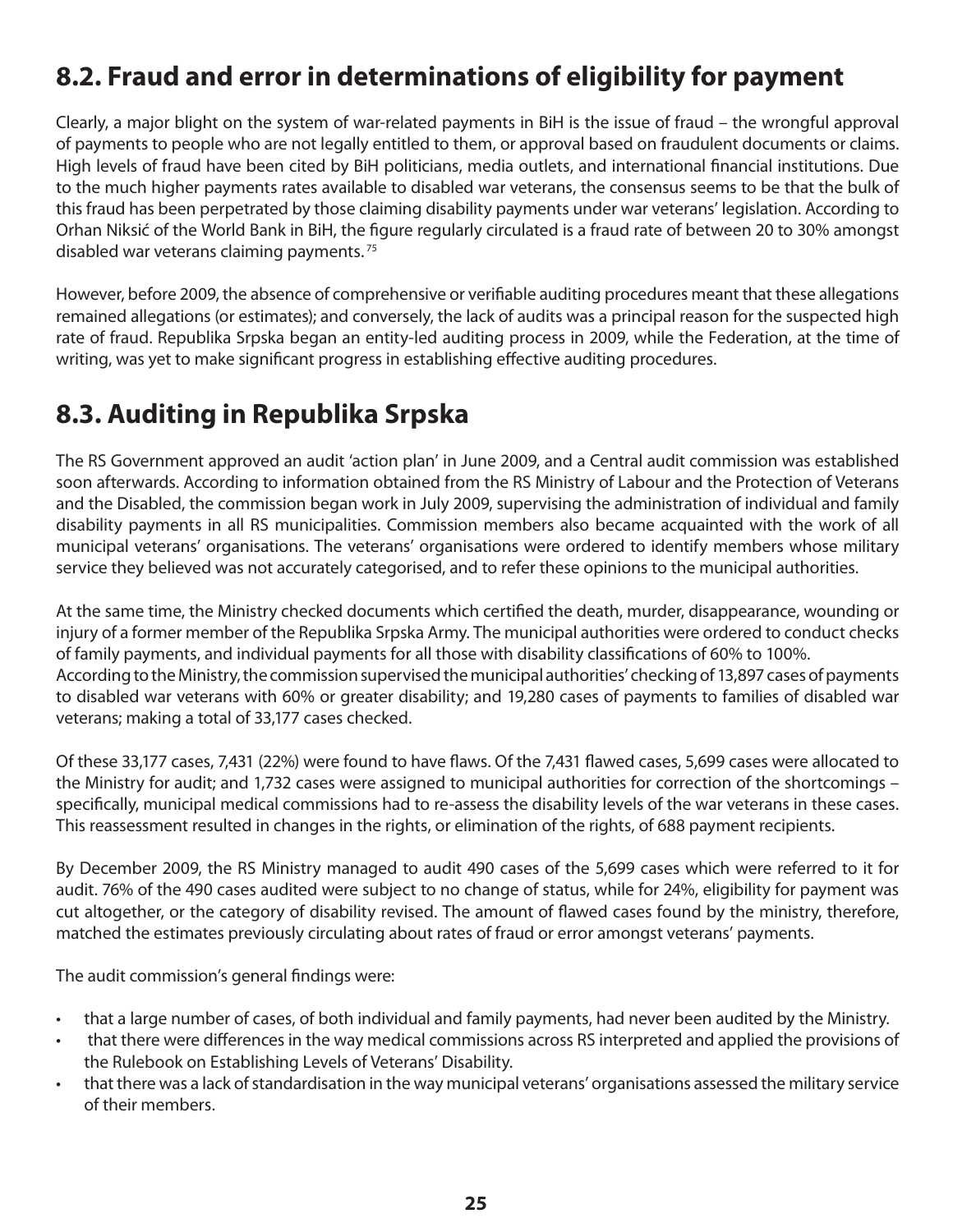The audit commission reorganised medical commissions and disbanded those which were found not to be acting according to the Rulebook on Establishing Levels of Veterans' Disability.

The Ministry estimated in March 2010 that the changes made as a result of the audit commission's work would save 140,000KM per month from the budget for individual and family military disability payments, and that further savings were expected as the cases assigned to the Ministry for audit were resolved.

According to the Ministry, the audit process enjoyed the full support of the public because of the Ministry's close cooperation with veterans' organisations during the process. It also stated that, as of March 2010, it would take a further two years to audit the remaining cases amongst the 5,699 identified for audit, unless staffing levels were increased. Payments to the 22,421 former soldiers with 50% or lower levels of disability, also needed to be audited. Not only that, but there were a further 13,526 other cases brought by (alleged) war veterans - in the form of appeals, administrative disputes and requests – which were also waiting to be processed.

### **8.4. Auditing in the Federation**

Compared to Republika Srpska, the Federation has made much less progress in addressing the issue of fraud. Comprehensive audits of payments to both civilian victims and disabled war veterans and their families, have never been carried out in the Federation. Individual municipal authorities had the jurisdiction to check payments for both civilian victims and disabled war veterans, but in practice, this was not done. Instead, the federal ministries received summaries from the relevant cantonal ministries of recipient numbers, recipient categories according to disability levels, and payment amounts. According to an officer in the Federation's Ministry of Veterans and Disabled Veterans, individual cases of veterans' payments are only investigated by the federal ministry if they are the subject of an anonymous tip-off that the individual is fraudulently claiming payments.  $^{76}$ 

A recent significant step towards auditing of payments to war veterans and their families was the passage of the Law on Checking Entitlements in the Field of Protection of Veterans and the Disabled, which came into force on December 30, 2009. <sup>77</sup> According to news reports, the plan was to audit the entitlements of 110,000 people. <sup>78</sup>

Crnkić, the Minister for Veterans' Affairs, stated in January 2010 that the whole auditing process could last for a year and a half. He was quoted as saying that the first priority was to check individuals' membership of the armed forces, and the circumstances of their injury or wounding. Following that, disabled war veterans would be reassessed to confirm their disability level, and then family payments based on the death or disappearance of their family member would be checked by reviewing the fallen soldier's military membership, and the circumstances of their death or disappearance.<sup>79</sup>

The December law also contained provision for fines of between 500 – 15,000KM, disciplinary action and criminal punishment, for claimants, government officials or third parties who perpetrated fraud in claiming or assessing a payment or allowance.

Despite the passage of the legislation and the public statements about its effect, auditing still had not begun by May 2010, and little progress had been made apart from establishing an action plan, according to Orhan Niksić from the World Bank in BiH. 80

The lack of audit processes and adequate controls in the Federation seem largely a result of a 'lack of political will', a common catchphrase in BiH. Interestingly, the Federal Ministry of Veterans and Disabled Veterans, has been chastised by auditors of its own financial records, for its failure to establish effective controls and checks on war-related payments. In its 2009 audit report (for the 2008 calendar year), the Office for the Audit of Institutions in FBiH, recommended, amongst other things, that the 'Ministry undertake efforts to - in cooperation with municipal institutions – secure accurate evidence of military recipients of war-related payments, and, in cases of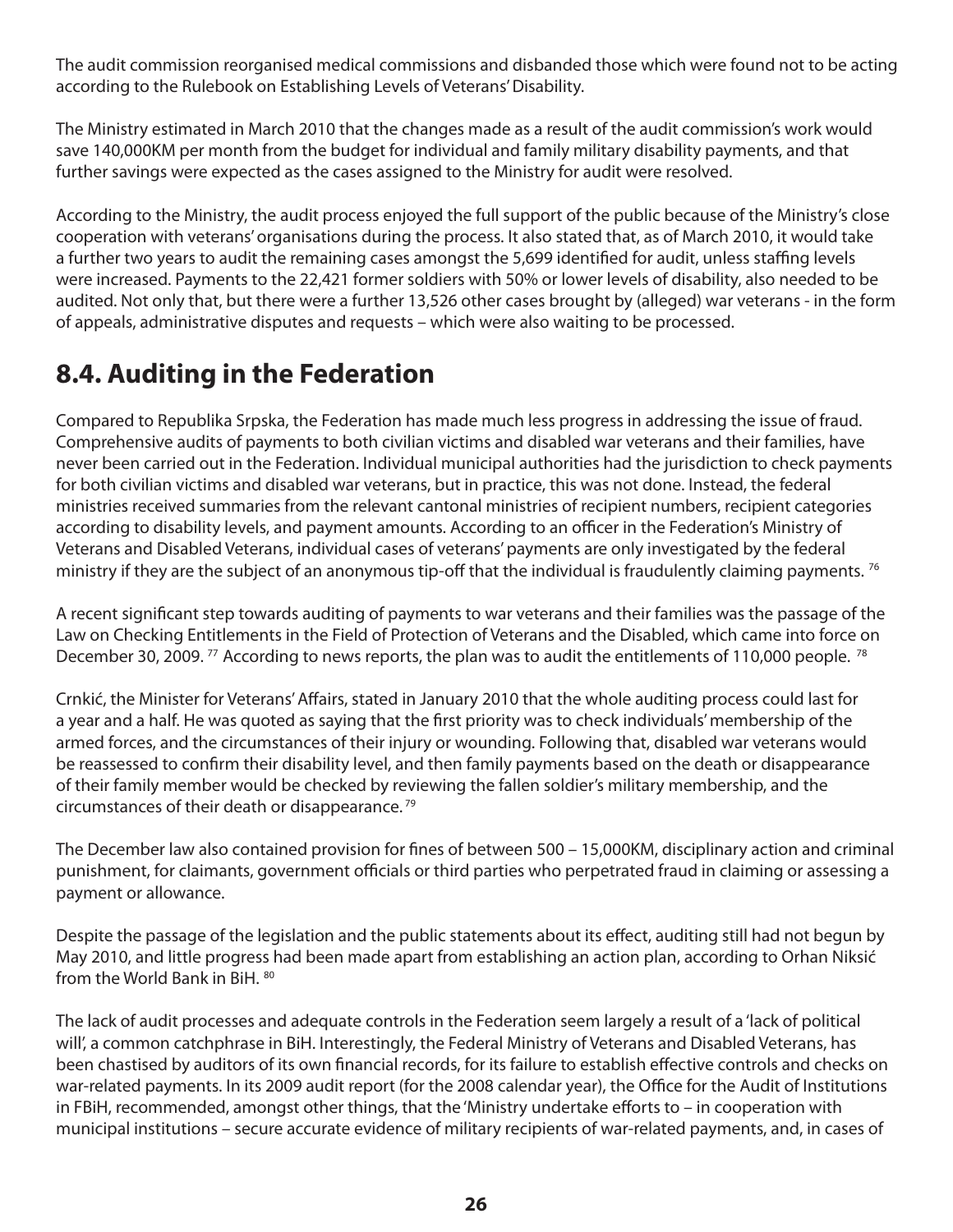illegal payment, to determine the reasons for the payment, their value and to undertake activities to secure the return of the funds. The Audit Office found in its 2010 audit (for the 2009 calendar year), that the Federal Ministry had failed to act upon the recommendation. <sup>81</sup>

The same audit institution found inadequate of supervision and control over payments to civilian victims of war in the Federal Ministry of Labour and Social Policy in its 2009 audit report (for the 2008 year). However, in its 2010 audit report, the audit body concluded that its recommendations to 'secure continuous controls of payments to civilian victims of war and to undertake appropriate measures for the return of funds illegally paid out', were partially implemented by the Ministry in the 2009 financial year. The progress was largely due to an improvement in administrative checks of data entered into the recipient database. <sup>82</sup>

### **8.5. Payment databases maintained by the BiH authorities**

Audit processes in both entities (but particularly in the Federation, because of its more complex administrative structure) are significantly hampered by the inadequacy of electronic databases which store information about payment recipients - and the lack of integration of these databases. The inadequacy of the databases affects more than just potential audits, it also makes analysis of past and future trends, recipient coverage and applicant profiles, more or less impossible.

In the Federation, a 'new' database (which became operational in November 2009) holds data about payments to civilian victims, and payments to other disabled people, but offers only basic functionality to the departmental officers who work with the database. <sup>83</sup> It has been installed and is used by the Centres for Social Work (the municipal bodies to which claims are first lodged), by the cantonal ministries and by the federal ministry. According to the 2010 audit of the Ministry, the database has not been linked to computer systems used by the institutes for medical expertise which conduct the disability assessments, despite the fact that budget funds were set aside for the development of such a linkage.<sup>84</sup>

Instead of storing a detailed profile of each payment recipient (with links to evidentiary material provided), the database only contains basic information: identification details; the percentage assessment of disability; whether the recipient receives an individual or family payment; and whether they qualify for an additional allowance such as an orthopaedic allowance). The database does not group data by type of victim – for example, by victim of sexual violence; victim of torture; concentration camp survivor; victim of physical injury (including victim of landmine, during or after the war); former soldier of APZB. Nor is it possible via the database, to view the documentary evidence submitted by a payment recipient or applicant, and there are no records of whether a payment has been checked. <sup>85</sup>

Senior staff in the Federal Ministry of Labour and Social Policy's department for civilian victims expressed their frustration that they were not able to analyse the demographic profile of their payment recipients. One staff member explained that new initiatives, even in relation to financing payments, could potentially be developed if they had better information. She gave the example of international donors being interested in supporting landmine victims, but noted that they (Ministry staffers) did not have data about these recipients, which was necessary to put forward a proposal. <sup>86</sup>

The Federal Ministry of Veterans and Disabled Veterans uses a different database from the one in operation in the Ministry for Work and Social Policy. Like the database of civilian war victims, records for disabled war veterans cannot be sorted by type of disability (psychological or physical, injury at the front line or as a prisoner of war), but only by disability level (70%, 80% etc). Individual payments are also identified separately from family payments.

Neither of these databases are tied to tax records, or records of other payments.<sup>87</sup> Moreover, neither database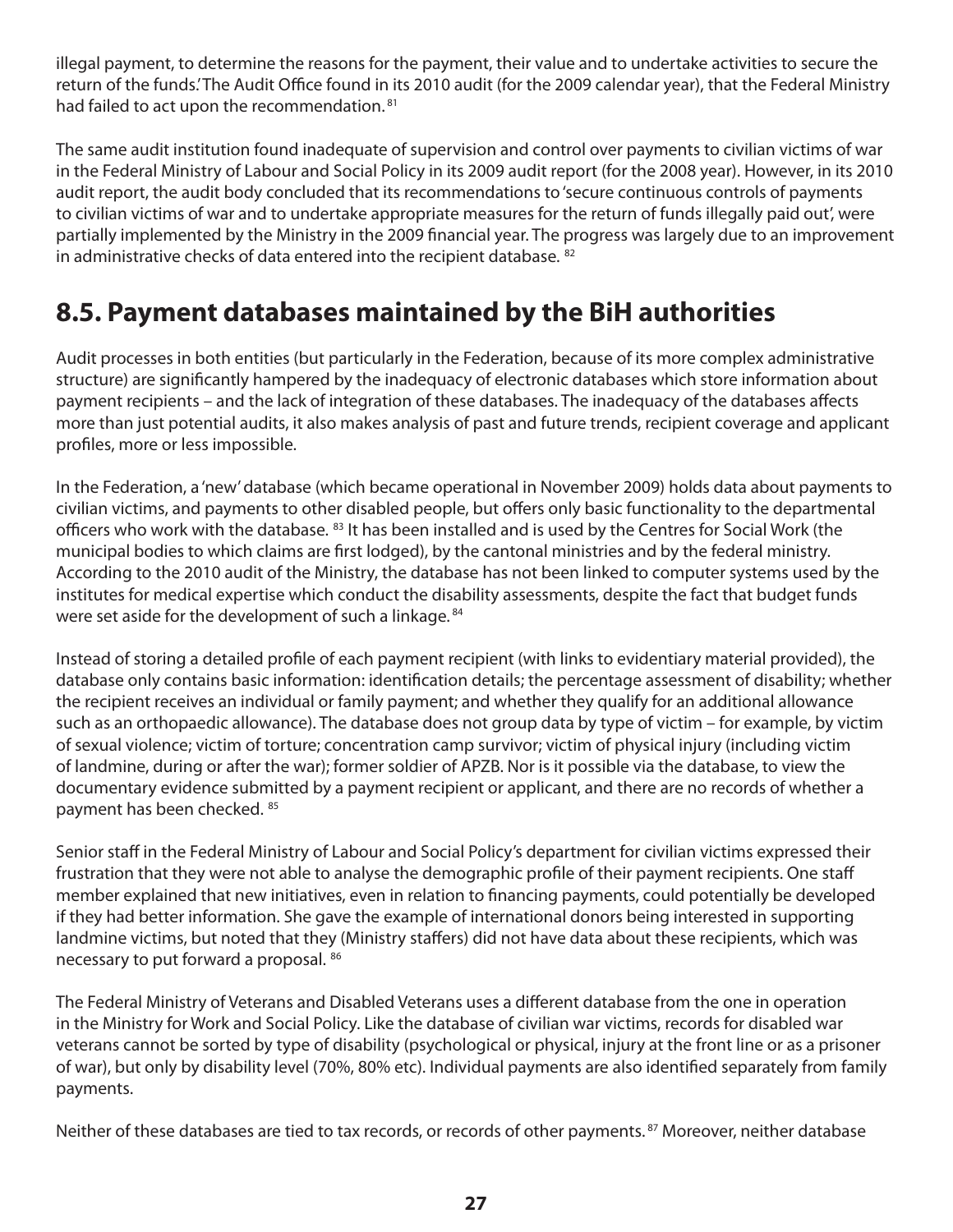provides the possibility to create meta-analyses of data, like comparisons of victim data by year, trends in disability levels, trends by separate canton, etc, and certainly not of trends by type of victim. The civilian victims database also does not distinguish between payments related to the 1992-1995 war, and those related to World War II.

Republika Srpska has the advantage of a unified ministry which deals with all war-related payments, and a unified database (including civilian victims and disabled war veterans). According to a Ministry official, the records in the database are not sorted by victim type (for example, victim of physical injury, of sexual violence, etc), but there was the possibility that a software solution could be devised by the Ministry programmers, in order to extract this data. 88 It is not clear whether auditing data will be included in the RS database, and whether it is linked to data about tax and other social contributions.

The need for more sophisticated and comprehensive data about war-related payments in BiH, for which more sophisticated databases (or ideally, a single database) are required, has been recognised by BiH authorities and foreign actors alike, including the World Bank. <sup>89</sup> It is clear that lack of information about recipients and payments hinders policy development and analysis, as well as making monitoring of recipients and accountability almost impossible. It is questionable why databases of this kind have not yet been established, despite international support, local knowledge, and expertise from many sources. The issue warrants further investigation.

### **8.6. Discrimination enshrined in law?**

Possibly the dominant perception of war-related payments in BiH is that too many people receive them, and that a sizeable percentage of people should not be receiving them at all. While there may be a basis for this perception, it is also possible that some who have valid cause to claim payments, have missed out. Existing, or previous, legislative provisions may limit legitimate candidates from claiming war-related payments and allowances to which they should be entitled.

- **t The RS law which regulates the rights of civilian war victims is potentially discriminatory.** The RS Law on Civilian Victims of War – which came into force in its original form during the 1992-1995 war – stipulates that people who were members of an enemy military formation, or who assisted the enemy, cannot establish rights to payments or other allowances.<sup>90</sup> Vaša Prava, the national legal aid provider, considers this to be discrimination on the grounds of ethnicity. <sup>91</sup> The deadline for new applications has now passed (it was December 31, 2007), so those who might have wished to establish a claim in RS are no longer able. Similar provisions do not exist in the Federation. Federation laws ban only those who have been convicted of criminal offences (against the Constitution of BiH, or offences against international criminal law) from establishing rights to any allowances or payments as a civilian victim or former soldier. <sup>92</sup>
- **According to the RS Veterans' law, people who have been convicted of a criminal offence while "ghting on the enemy side (that is, against Serbs), cannot claim payment or allowances under the law.** <sup>93</sup> However, those former soldiers who have been convicted of criminal offences against other citizens of BiH, are not expressly probihited from establishing rights under the law. This can also be deemed discrimination on ethnic grounds.
- **t Former APWB soldiers and their families are only eligible to claim as civilian war victims.**  Members of the People's Defence Force of the Autonomous Province of Western Bosnia, a military force which fought against the Army of Bosnia and Herzegovina from 1993, were excluded from federal veterans' legislation after the war, as were their families. The Federation Law on the Rights of Veterans and Members of their Families encompassed members of military and paramilitary formations, but excluded members of the APWB force.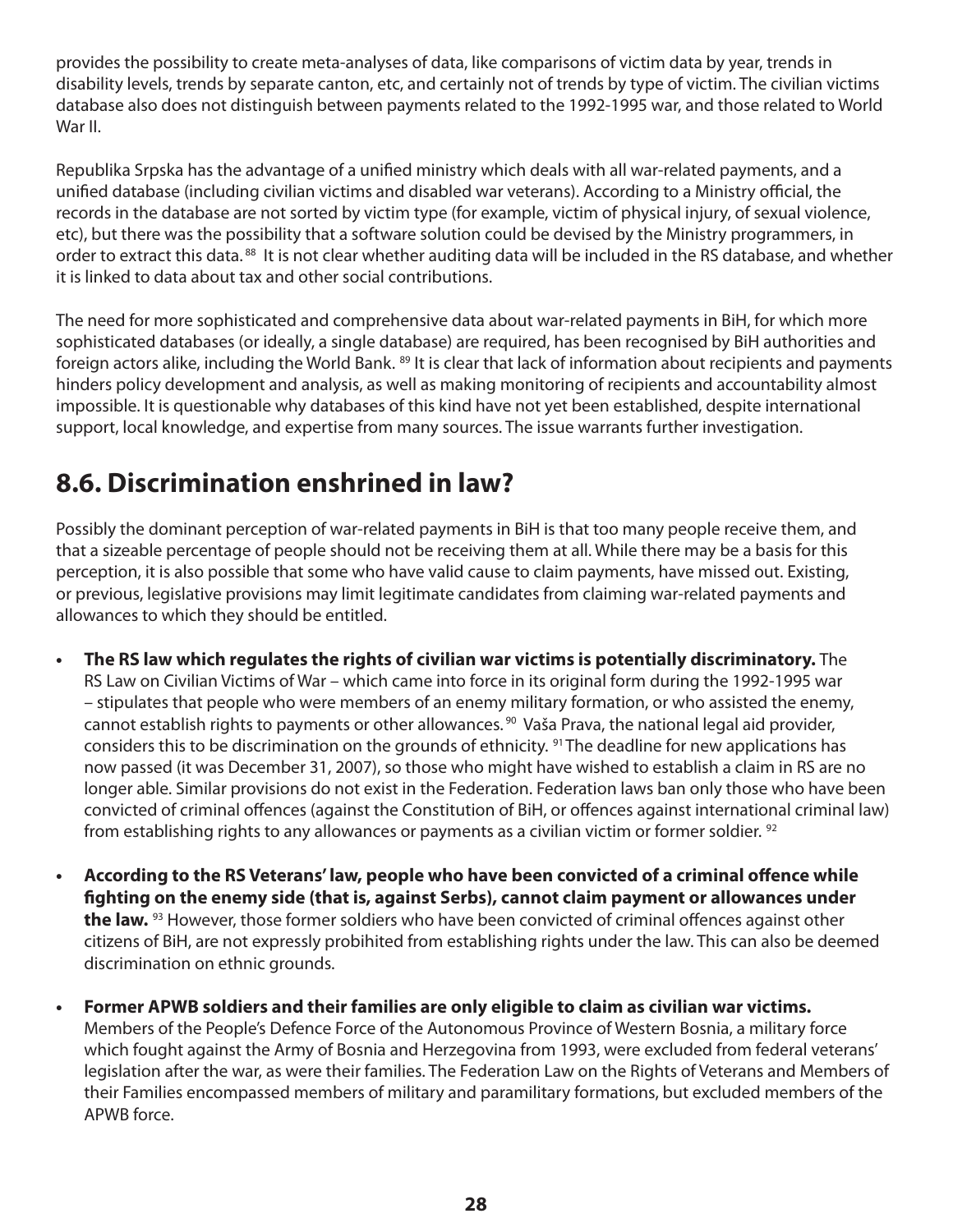Angry at this treatment, more than 10,000 members of the APWB force lobbied their entity's politicians to request a decision of the Constitutional Court of the Federation of BiH about the constitutionality of the veterans' law. The request was brought by parliamentarians in 2004, and in 2005, the Constitutional Court confirmed that the APWB force was a military outfit like other armed forces which had been recognised by BiH legislation.<sup>94</sup> The Court found that former soldiers of the APWB, and members of their families, were subject to discrimination and their human rights violated, by being prevented from claiming rights under the Veterans' Law.<sup>95</sup> Legislative change followed in 2006, but not to the Veterans' law: instead, the Law on Basis of Social Protection, Protection of Civil Victims of War and Protection of Families with Children was amended to include eligibility for members of the APWB forces and their families, according to the entitlements of civilian victims (which are, of course, significantly lower than for former soldiers). <sup>96</sup> The Ombudsman for Human Rights in BiH is now investigating the matter on behalf of the APWB former soldiers.

### **8.7. 'Certification' of victims**

Legislative provisions which regulate the process of applying for some war-related payments, may also indirectly discourage genuine applicants from applying, because the provisions encourage a lack of accountability amongst those responsible for 'validating' victims.

Federation law requires that civilians who survived sexual abuse and rape, obtain documentation certifying that they were abused or raped, from a civil society organisation, the victims' association Women Victims of the War (Žene žrtve rata). WVW is the only organisation in FBiH accredited to do this, and must interview survivors to determine whether to issue the certification. According to Amnesty International, the interview process is often not sensitive to the psychological needs of survivors. The interview takes place in the presence of a number of people, which adds unnecessary stress to the survivor's experience, and adds to the risk of retraumatisation. Amnesty's researchers also found that survivors were pressured during the interview to sign a statement giving authorisation for their testimony to be used as part of criminal proceedings against those charged with war crimes. <sup>97</sup> These problems highlight the need for (at least some) choice on the part of survivors, about which organisation they consult in order to obtain the required certification. This is especially the case because the organisations are supposed to be representative of their needs.

# **9. Conclusion**

War-related payments in Bosnia and Herzegovina are a product of a mix of principles - including the principle of compensation for victims of violations of international law; the state imperative to secure the welfare of vulnerable citizens; as well as a civic desire to reward military service during wartime. Even if one only considers payments to 'civilian' victims, there is clear incoherency in the underlying rationale for eligibility, which means the purpose of these payments is also unclear.

As a post-conflict country in which no comprehensive and specifically designated reparations scheme has been established, it is clear that different stakeholders, including victims and veterans, hold different views about the purposes of existing war-related payments, and hence also hold different views about the legitimacy of changes and reforms.

According to the findings of this study, only payments to victims of sexual violence and rape in the Federation of Bosnia and Herzegovina bear sufficient resemblance to the characteristics of compensation or reparations payments (according to international law and practice), for them to be classified as such. Other payments to civilian victims of war, which are assessed on the basis of physical disability, are a curious blend of characteristics drawn from welfare models, as well as from compensatory or reparatory models. Payments to former servicemen and their families are also confusingly poised between some kind of recognition for service, recognition of harm incurred during service – and welfare considerations.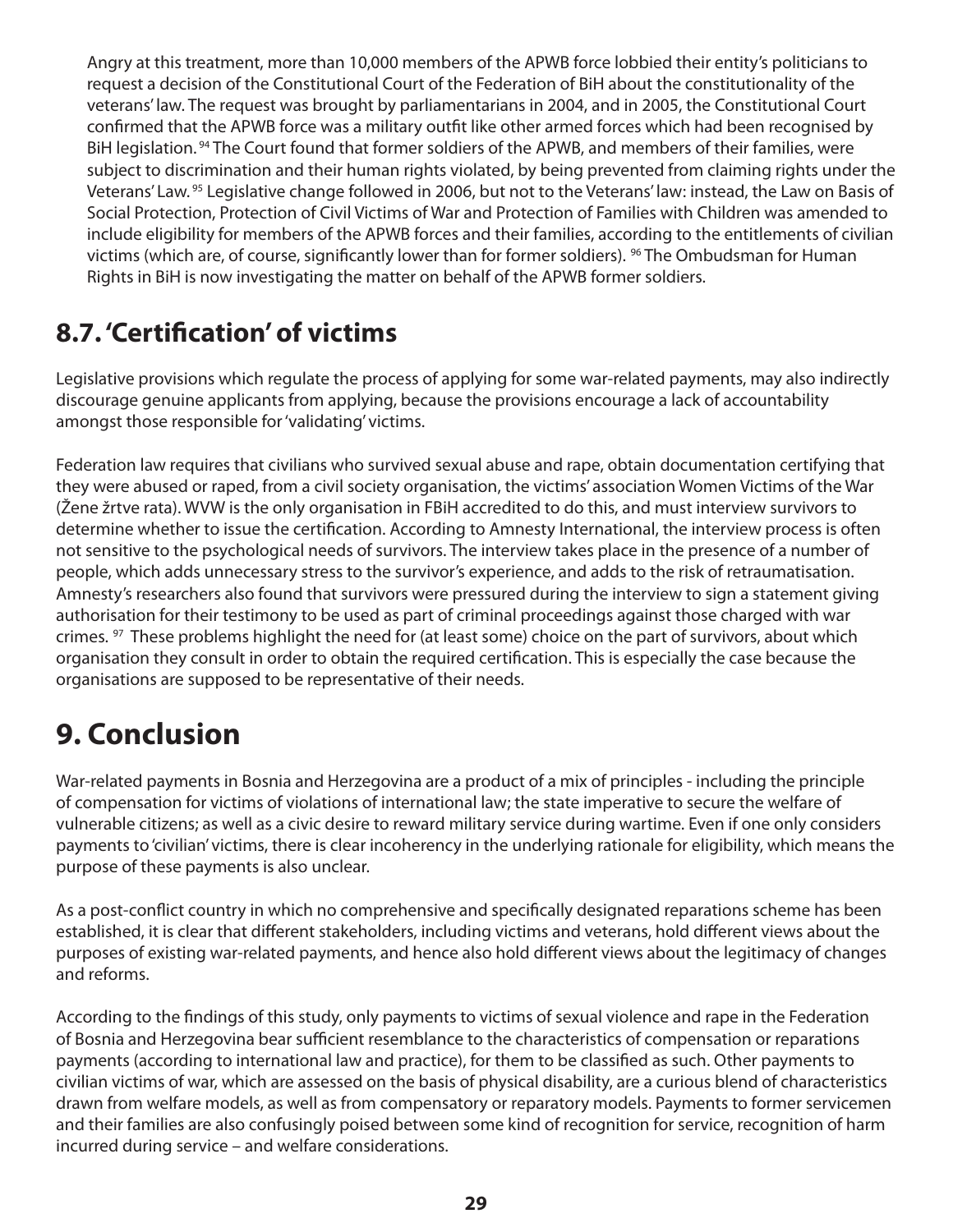This lack of coherency means that war-related payments in BiH cannot accurately be referred to as welfare payments, and nor can they be considered compensation payments. The mix of imperatives raises the question: according to which criteria should war-related payments in BiH be reformed? Those which are associated with compensation; with veterans' service benefits; or with welfare or social assistance payments? Is it appropriate to try to accommodate all of these in any reform agenda? The recent public and institutional battles in BiH (particularly in the Federation) over how payments to veterans and their families should be remodelled according to conditions brokered to secure the IMF Stand-by Arrangement and World Bank credits, illustrates what is at stake in this clash of ideologies.

It is almost indisputable that BiH's current financial capacities do not extend to financing monthly payments at levels in place since 2006. The financial burden these payments have placed on the BiH state is a source of serious concern. It is appropriate that past, current and future payments for war-related harm or service, if they remain a budget line of public expenditure, be subject to scrutiny and analysis along fiscal-economic lines. As long as BiH's economy remains fragile, and its options for credit limited, international financial institutions will have a role to play in this scrutiny and reform.

However, the need to balance budgets and the imperative for sustainable development does not remove Bosnia and Herzegovina's obligation to pay reparations to those of its citizens whose rights have been violated under international human rights and humanitarian laws. Clearly, like in other many other post-war states, payment of compensation poses a problem while ever the resources of that state are over-stretched. Imperfect solutions will need to be reached, which may include creative methods of financing a compensation fund, and offering more benefits-in-kind, rather than cash payments.

In such a situation, it seems, transitional justice lobby groups (including victims' and veterans' associations, and international agencies) will not achieve practical outcomes unless they explicitly acknowledge the existence of a fiscal-economic imperative, and work together with fiscal reformers (who may be members of government, as well as international financial institutions), to stake their claim on the national budget. Any initiative, including consultation-oriented initiatives, which address reparations and compensation in BiH without sufficient consideration of the current war-related payments system - including reforms to the current system - is questionable in its efficacy.

Similarly, fiscal reformers would do well to acknowledge that the pressure and impetus for adequate compensation for those who have suffered gross violations of their rights – and perhaps also for those who suffered during war-time military service - is unlikely to disappear even if government spending on welfare shows 'improved targeting', and the economic position of BiH improves. The durability of claims for compensation for gross violations of human rights can be seen in a myriad of examples from around the world, including examples of continued demands for WWII-related compensation, 60 years after that war's end. BiH's legal and moral obligation to victims (and perhaps to veterans) will not be eradicated by welfare reform, and this fact should be acknowledged by all who plan the distribution of Bosnia's resources, now and in the future.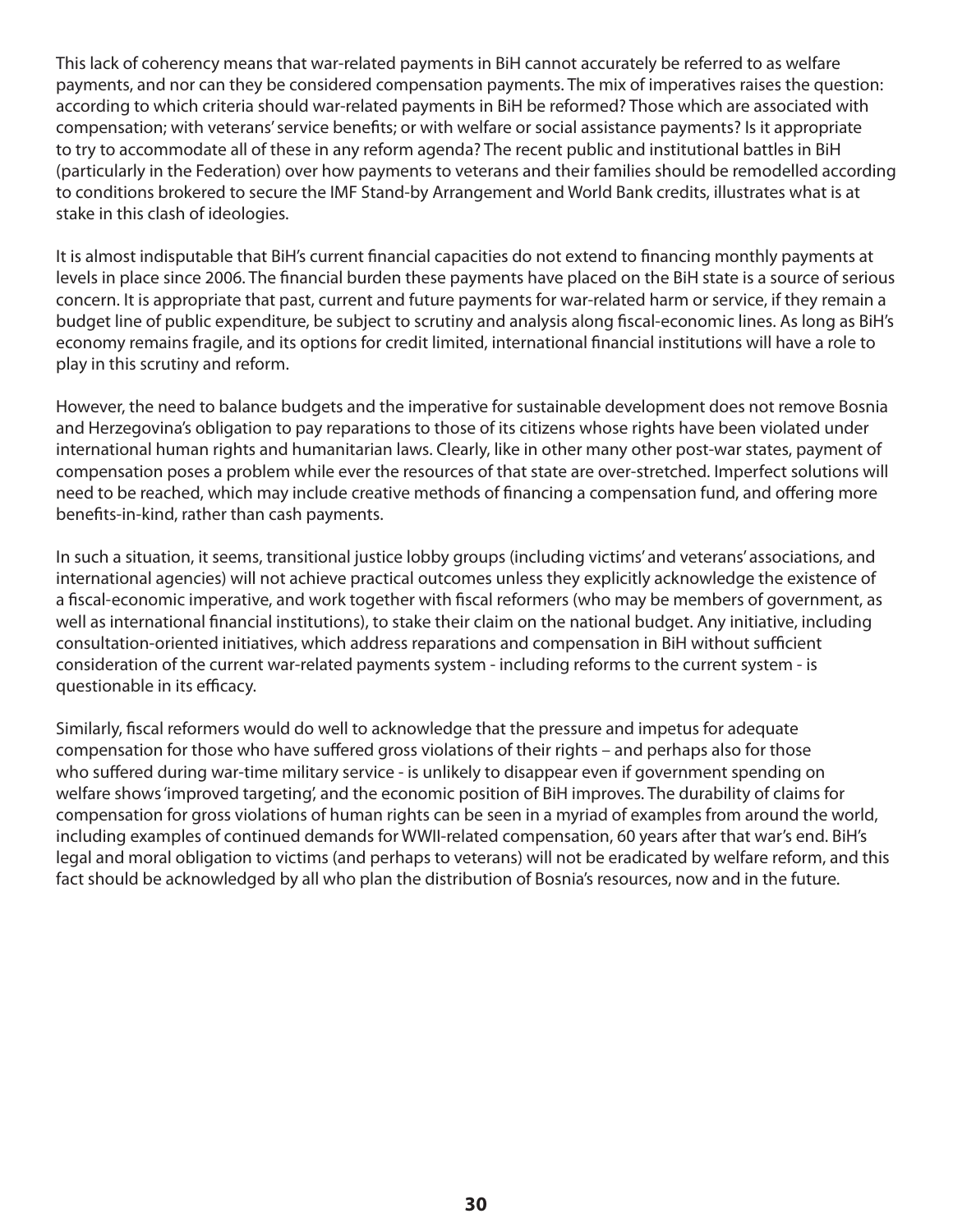# **10. Recommendations**

#### Compensation and reparations policy

1. The BiH authorities should work together with transitional justice actors (including victims and veterans) and !scal reform and economic development actors to create **a clear, explicit and time-bound reparations strategy for BiH, which includes the payment of compensation**, and which specifically addresses how compensation payments, and other measures of reparations, will be financed. This strategy should explicitly address **whether, or to what extent, individuals have already been compensated or been offered reparations**, if they have received war-related payments, allowances, and in-kind benefits since the war. The reparations strategy and the plan for how it will be financed must also be balanced against other demands on public expenditure, including social assistance for all disadvantaged people in BiH, and the need for investment in economic development.

2. **Transitional justice actors - including international agencies which work in the area of transitional justice - and "scal reform and economic development actors, should explicitly recognise the overlap in their areas of interest, and endeavour to cooperate on issues connected to war-related payments policy.** Underlying this is evidence that transitional justice efforts will not be successful or sustainable unless aligned to the fiscal-economic capacities of the country; and that fiscal reform measures will not have the support of the wider population, and will continue to be undermined, if recognition for war-related harm and service is not appropriately delivered.

3. All involved in the production of a reparations and compensation strategy should **begin by defining key** concepts based on fundamental moral and philosophical norms, and by interrogating justifications for **certain priorities** (such as the favouring of former soldiers) in the abstract, rather than with reference to current BiH war-related payment legislation and practice. In order to foster critical thinking about the status quo, the empirical situation (including existing war-related payments policy, and the actual socio-economic position of the country), should be addressed only after these first principles are defined. Transitional justice initiatives which use the current system (or part of it) as a conceptual basis upon which to discuss reform, seem destined to obscure fundamental issues, because the current policy system is already markedly ad-hoc and confused.

#### Financing of compensation

4. **The BiH authorities, transitional justice actors and economic development actors should think creatively about how to finance a reparations strategy**, and compensation payments in particular. A study into the relevance of financing options employed by other transitional countries (including those with limited resources, and limited non-war social assistance programs), should be commissioned. Certainly, compensation payments should not come out of budgets for social welfare.

#### Public information

5. The BiH authorities, transitional justice actors, and !scal-economic reform actors should **improve access to clear**  public information about payment amounts, allowances, and in-kind benefits for all recipients of **war-related payments.** Comparisons to payments to people disadvantaged by factors other than the war (such as non-war disabled) should also be readily available, as well as comparisons to other forms of public expenditure.

6. **The BiH authorities should declare to the public the income sources of each of its politicians, including those who received war-related payments.** Transitional justice actors should also pressure prominent **war-related lobbyists (such as the leaders of veterans' and civilian victim associations) to declare their income sources, including from war-related payments.** Allegations of self-interest should be met with detailed information.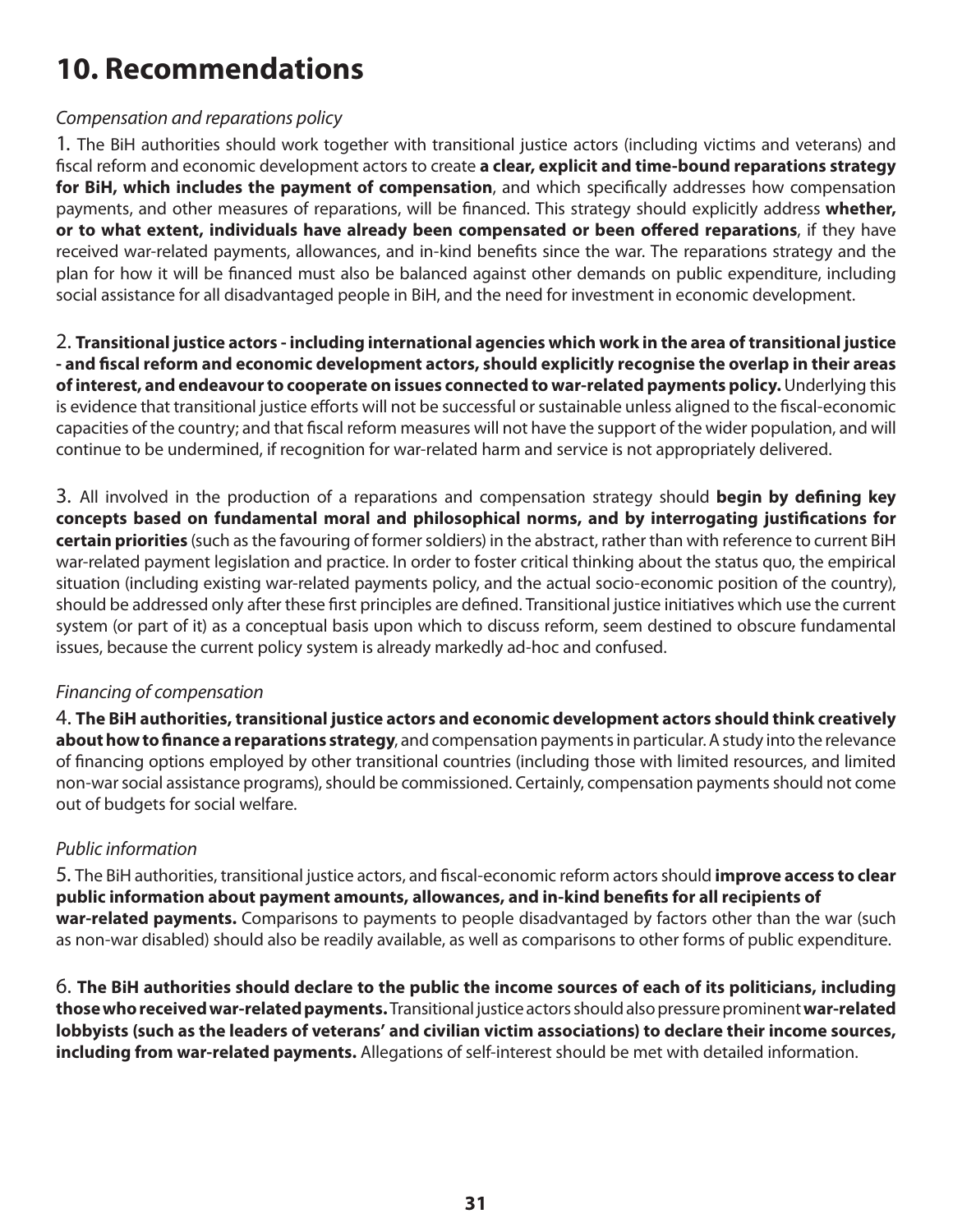#### Database and reporting

7. The BiH authorities should – possibly with the support of fiscal reform authorities and others – make it a **priority to develop and implement a comprehensive and fully-functional database of war-related payments and recipients** (or at least, implement such a database in each entity, and enable data to be shared across entity lines). This database should be integrated with records of other social transfers and tax obligations, and should have the functionality to produce analyses, including on the basis of gender, and on the basis of the type of harm suffered (for example, physical injury, torture, psychological injury, etc). Proper record-keeping and detailed data analysis are essential for a number of reasons: to produce informed policy; to reduce fraud and errors in the allocation of payments; and to manage means-testing of eligible recipients.

8. **The BiH authorities – with the oversight of the entity general audit commissions, and perhaps also the**  World Bank and IMF – should investigate previous efforts to establish such a database, and identify why the **results were not up to standard.** Instances of corruption or ineptitude should be eradicated and punished, and new efforts closely monitored.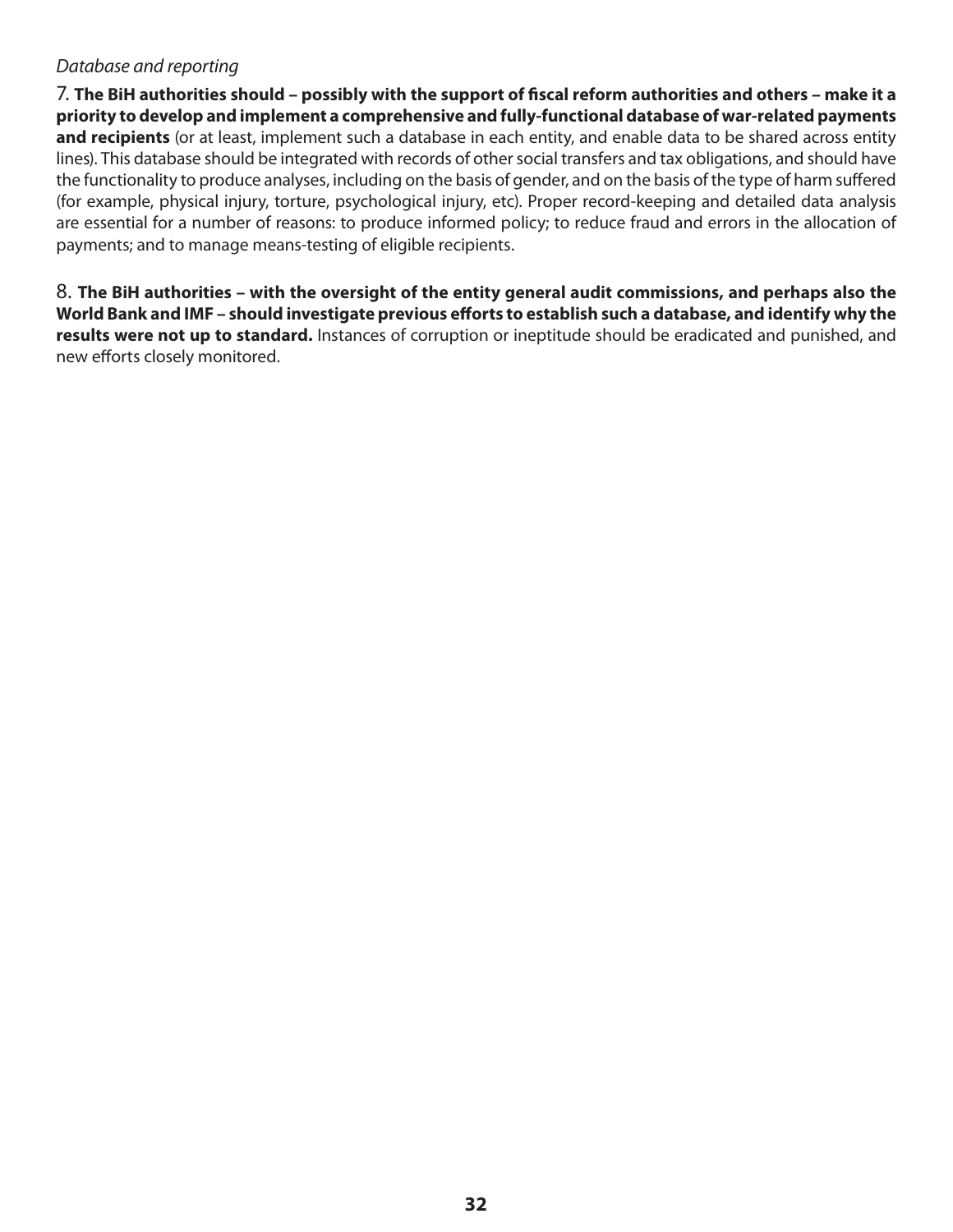<sup>1</sup> While all war payment recipients in BiH are entitled to various non-pecuniary 'benefits' they differ according to jurisdiction and according to status as a civilian victim or war veteran. Benefits include priority in employment and priority in admission to educational institutions.

 $^2$  A current initiative includes the UNDP's Consultation Process for the Production of a State Transitional Justice Strategy. Amnesty International conducted field research and consultations in 2008 and 2009 in relation to the position of victims of war-time sexual violence in Bosnia, which resulted in the report: Amnesty International (ed.). 2009. 'Whose Justice?'The Women of Bosnia and Herzegovina are Still Waiting. London: Amnesty International

<sup>3</sup> Law on Missing Persons ("Official Gazette of the BiH", No. 50/04)

4 UNDP BiH (ed.). 2009. Transitional Justice Guidebook for Bosnia and Herzegovina. Full-length Bosnian edition. Sarajevo: UNDP BiH, 114.

 $^5$  Law on Basis of Social Protection, Protection of Civil Victims of War and Protection of Families with Children ("Official Gazette of the FBiH", No. 36/99)

<sup>6</sup> Law on Protection of Civilian Victims of War, ("Official Gazette the RS" No. 24/10)

7 FBiH Ministry of Finance. 2008. 'Planned Income 2009'. <http://www.fmf.gov.ba/> Sarajevo: FBiH Ministry of Finance.

8 RS Ministry of Finance. 2008, '2009 Budget'. <http://www.vladars.net/sr-SP-Cyrl/Vlada/Ministarstva/mf/Budzet/Budzet%20Republike%20Srpske%20za%20 2009.%20godinu%20-%20latinica.pdf> at 4<br><sup>9</sup> This figure is an estimate, as the Ministry of Veterans and Disabled Veterans only provided a monthly expenditure total.

<sup>10</sup> Disability levels for all recipients of war-related payments are calculated in according to world standards for establishing limits to an individual's ability to work. <sup>11</sup> Law on Protection of Civilian Victims of War, ("Official Gazette the RS" No. 24/10)

<sup>12</sup> Law on Amendments to the Law on Basis of Social Protection, Protection of Civil Victims of War and Protection of Families with Children ("Official Gazette of the

FBiH", No. 39/06, No. 54/04 and 36/99)

<sup>13</sup> Law on Rights of Veterans and Members of their Families ("Official Gazette FBiH" 33/04 and 56/05)<br><sup>14</sup> Law on Rights of Veterans, Disabled Veterans and Families of Fallen Soldiers of the Defensive-Liberation War of th and 53/04)

<sup>15</sup> Law on the Rights of Demobilised Soldiers and Members of their Families, ("Official Gazette FBiH" No.61/06, 27/08 and 32/08)

<sup>16</sup> Republika Srpska Investment-Development Bank. 2009. 'Main Economic Indicators: Comparative Review'. <http://www.irbrs.net/statistika.

aspx?tab=2&god=2009&lang=eng> Banja Luka: IRBRS

17 Employment Bureau, Canton Sarajevo. <http://www.juszzks.com.ba/ba/materijalna-i-socijalna-sigurnost-za-vrijeme-nezaposlenosti.html> Sarajevo: Canton Sarajevo

<sup>18</sup> See section 7 of this paper for more details

<sup>19</sup> Article 33, Law on Rights of Veterans, Disabled Veterans and Families of Fallen Soldiers of the Defensive-Liberation War of the RS ("Official Gazette of the RS", No. 55/07)

<sup>20</sup> For the sake of simplicity, relatively minor allowances (such as 'assistance in medical costs and in procuring orthopaedic aids' and additional allowance for single providers) are not included.

 $21$  See note 16

<sup>22</sup> UN Basic Principles and Guidelines on the Right to a Remedy and Reparation for Victims of Gross Violations of International Human Rights Law and Serious Violations of International Humanitarian Law, General Assembly Resolution 60/147, 16 December 2005

<sup>23</sup> These are mentioned in the Preamble to the UN Basic Principles (ibid)

<sup>24</sup> Geneva Convention Relative to the Protection of Civilian Persons in Time of War (Fourth Geneva Convention), 75 UNTS 287, 12 August 1949

<sup>25</sup> Geneva Convention Relative to the Treatment of Prisoners of War (Third Geneva Convention), 75 UNTS 135, 12 August 1949

26 UNDP BiH (see note 4) at 30. Also: Humanitarian Law Center and Documenta (ed.). 2008. Transitional Justice in Post-Yugoslav Countries: 2007 Report. Belgrade: Humanitarian Law Center, 43.

<sup>27</sup> See pp.3-13 of Pablo De Greiff (ed), The Handbook of Reparations, The International Center for Transitional Justice (Oxford University Press, New York, 2006) for

an overview of some compensation schemes, and Part 1 for more details of particular schemes.<br><sup>28</sup> Elizabeth Lira, 'The Reparations Policy for Human Rights Violations in Chile', in Pablo De Greiff (ed), The Handbook of Repa Transitional Justice (Oxford University Press, New York, 2006) 59

29 Ibid

<sup>30</sup> Alexander Segovia, 'Financing Reparations Programs: Reflections from International Experience', in Pablo De Greiff (ed), The Handbook of Reparations, The <sup>8</sup> International Center for Transitional Justice (Oxford University Press, New York, 2006) 655

<sup>31</sup> Samuel Issacharoff and Anna Morawiec Mansfield, 'Compensation for the Victims of September 11, in Pablo De Greiff (ed), The Handbook of Reparations, The International Center for Transitional Justice (Oxford University Press, New York, 2006) 310

32 Ibid at 310-311

33 Allan Bullock (author), Stephen Trombley (author), Oliver Stallybrass (ed.), The New Fontana Dictionary of Modern Thought, 3rd edition (HarperCollins Publishers, London, 1999), 919

34 Ian Gough, Jonathan Bradshaw, John Ditch, Tony Eardley, and Peter Whiteford, 'Social Assistance in OECD Countries', 7 Journal of European Social Policy (1997) 17-43 at 18

<sup>35</sup> Manos Mataganis, 'Social assistance in Southern Europe: the case of Greece revisited', 10, Journal of European Social Policy, 2000; 68-80 at 70

<sup>36</sup> Douglas W. Allen, 'Welfare and the Family: The Canadian Experience', Vol. 11, Journal of Labor Economics, No. 1, Part 2: U.S. and Canadian Income Maintenance Programs (1993), S201-S223 at S202

<sup>37</sup> Ian Gough, Jonathan Bradshaw, John Ditch, Tony Eardley, and Peter Whiteford, (see note 34) at 19

<sup>38</sup> In Republika Srpska, the Ministry of Labour and the Protection of Veterans and the Disabled administers payments to civilian victims, disabled war veterans, as well as pensions and work allowances to all other RS citizens. In the Federation, payments to civilian victims of war are the responsibility of the Ministry of Labour

and Social Policy, which also administers pensions and welfare payments to families, the disabled, and the elderly.<br><sup>39</sup> Law on Amendments to the Law on Basis of Social Protection, Protection of Civil Victims of War and Pr FBiH", No. 39/06, 54/04, 36/99)

40 Amnesty International (ed.). 2009. 'Whose Justice?'The Women of Bosnia and Herzegovina are Still Waiting. London: Amnesty International, 40

41 UN Human Rights Committee. 2006. 'Concluding observations of the Human Rights Committee, Bosnia and Herzegovina', International Covenant on Civil and Political Rights, CCPR/C/BIH/CO/1, 22 November 2006

 $42$  UN Committee on Economic, Social and Cultural Rights. 2006.'Consideration of reports submitted by state parties under Articles 16 and 17 of the Covenant', Economic and Social Council, E/C. 12/BIH/CO/1 24 January 2006

43 UNDP BiH (ed.). 2009. Transitional Justice Guidebook for Bosnia and Herzegovina. Executive Summary. Sarajevo: UNDP BiH, 33

44 Humanitarian Law Center and Documenta (see note 26) at 45

45 Amnesty International (see note 40) at 40

46 World Bank (ed.). 2002. Bosnia and Herzegovina: From Aid Dependency to Fiscal Self-Reliance. Poverty Reduction and Economic Management Unit, Europe and Central Asia Region: World Bank, vi-vii.<br><sup>47</sup> UNDP BiH (see note 43) at 38-39

48 Ibid at 39